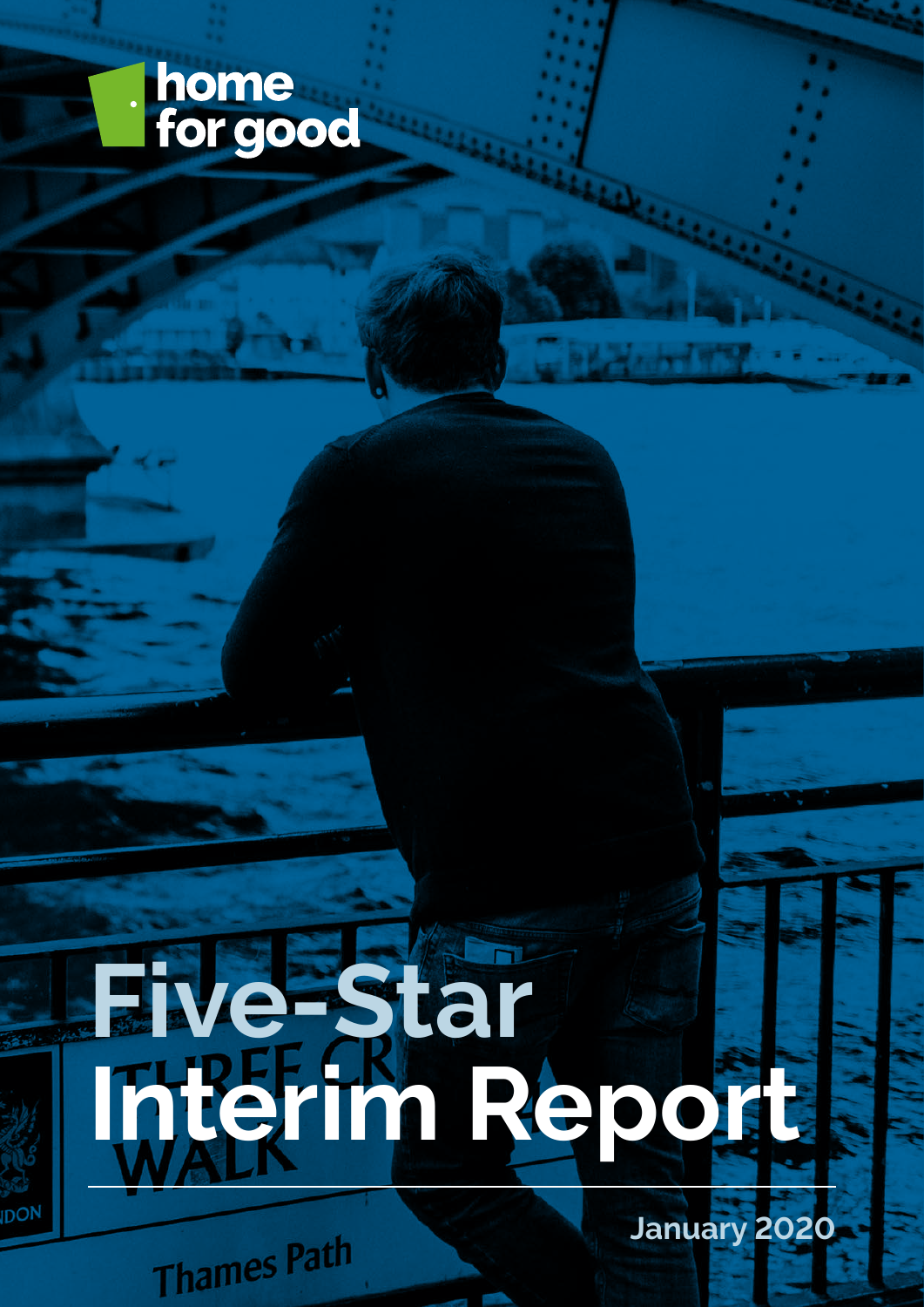Over the past year, the media has exposed horrifying examples of children and young people in the care system being placed in entirely inappropriate settings – in caravans, tents, B&Bs and even in canal boats.

These young people have had the toughest starts in life. They don't need one-star accommodation, they need a safe place to call home, and a warm welcome from those that can offer them the stability, love and care that they need to flourish.

It's time to offer every child and young person truly five-star care.

*Dr Krish Kandiah, Founding Director of Home for Good*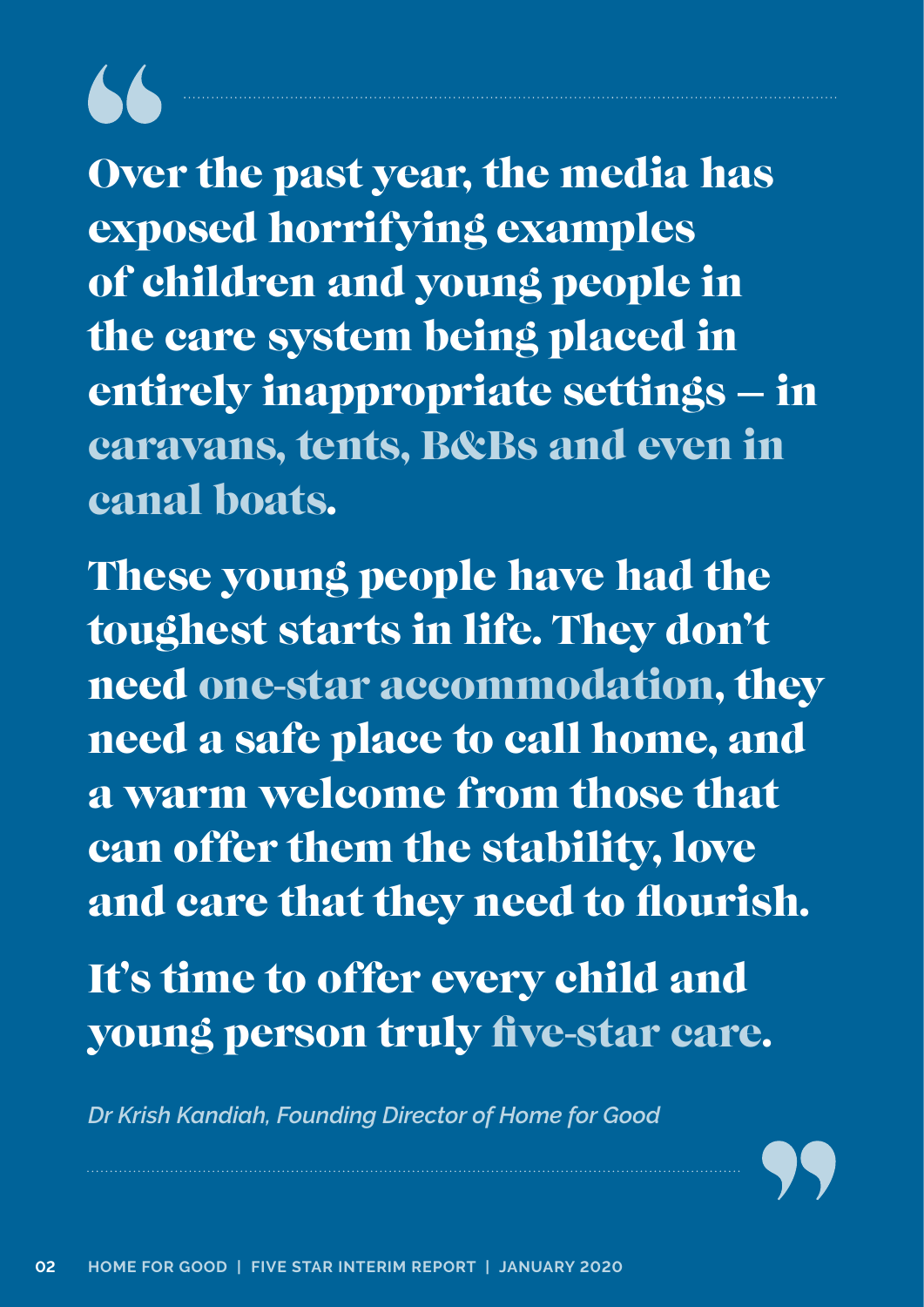# Introduction

n recent months, alarming reports and media stories have been released, exposing the poor-quality accommodation and inadequate support given to children in England's care system. Individual stories have been truly shocking and include a fourteen-year-old child placed on a canal-boat 200 miles away from home. While instances like this are thankfully rare, just one instance is one too many. Furthermore, it has become apparent that the nature and scale of this issue is not well-understood and the steps that could be taken to rectify the issues are therefore unclear. This report explores some of the key issues and makes some suggested next steps for the new Government and wider civil society.

As the issues of inappropriate accommodation and inadequate care have begun to be exposed, other reports have raised concerns about the link between the rise in this type of accommodation and increases in the number of children **going missing** or being recruited as part of County Lines. In addition, it has been found that children and young people have been **sexually abused or exploited**  while missing from such settings. It is of utmost importance to understand the factors which make young people vulnerable to such exploitation and to take the necessary steps to safeguard against them; no matter how radical or costly.

This report is not about unregulated or unregistered accommodation, it is about the **spike in use of inappropriate accommodation and the proliferation of inadequate care**. This is not a new issue, but it is an enormously pressing one and whilst no previous government has effectively addressed this issue in the past, we think the new Government can.

It is important to note that some of the media coverage has led to confusion by failing to make technical distinctions, for example, between 'unregistered' or 'unregulated' accommodation. In some cases, the coverage has used technical terms such as 'unregulated' in a pejorative sense; to call provision out as poor-quality. **However, not all 'unregulated' provision is poor.** Provision that provides 'support' as opposed to 'care' is not regulated under current legislation but could still be good quality and appropriately meet the needs of the young people it provides for; it just simply isn't covered by a regulatory framework. However, as the media has exposed, much 'unregulated' provision is utterly inadequate. In addition, it is critical to note that placements that offer 'care' should be registered – if they fail to register, they are operating illegally.

In this report we make three key recommendations:

- 1. The Government should urgently bolster the registration system and regulatory frameworks such that no child is placed in inappropriate accommodation.
- 2. A set of aspirational 'five-star' standards should be developed and implemented for local authorities and/or providers so that the adequacy of accommodation is not judged by material provision but on its ability to meet the holistic needs of children.
- 3. The sufficiency challenge should be tackled by rapidly upscaling the use of Supported Lodgings provision.

This is a systemic issue and will require a response from all parties involved with our care system. This includes, but is not limited to, central Government. It is our hope that strong leadership from central Government will drive these much-needed improvements across the sector.

As this is a devolved issue, this report is applicable to England only. Home for Good is committed to tackling systemic issues across all four nations of the UK and will take a bespoke approach to the issues of inappropriate accommodation and inadequate care for each.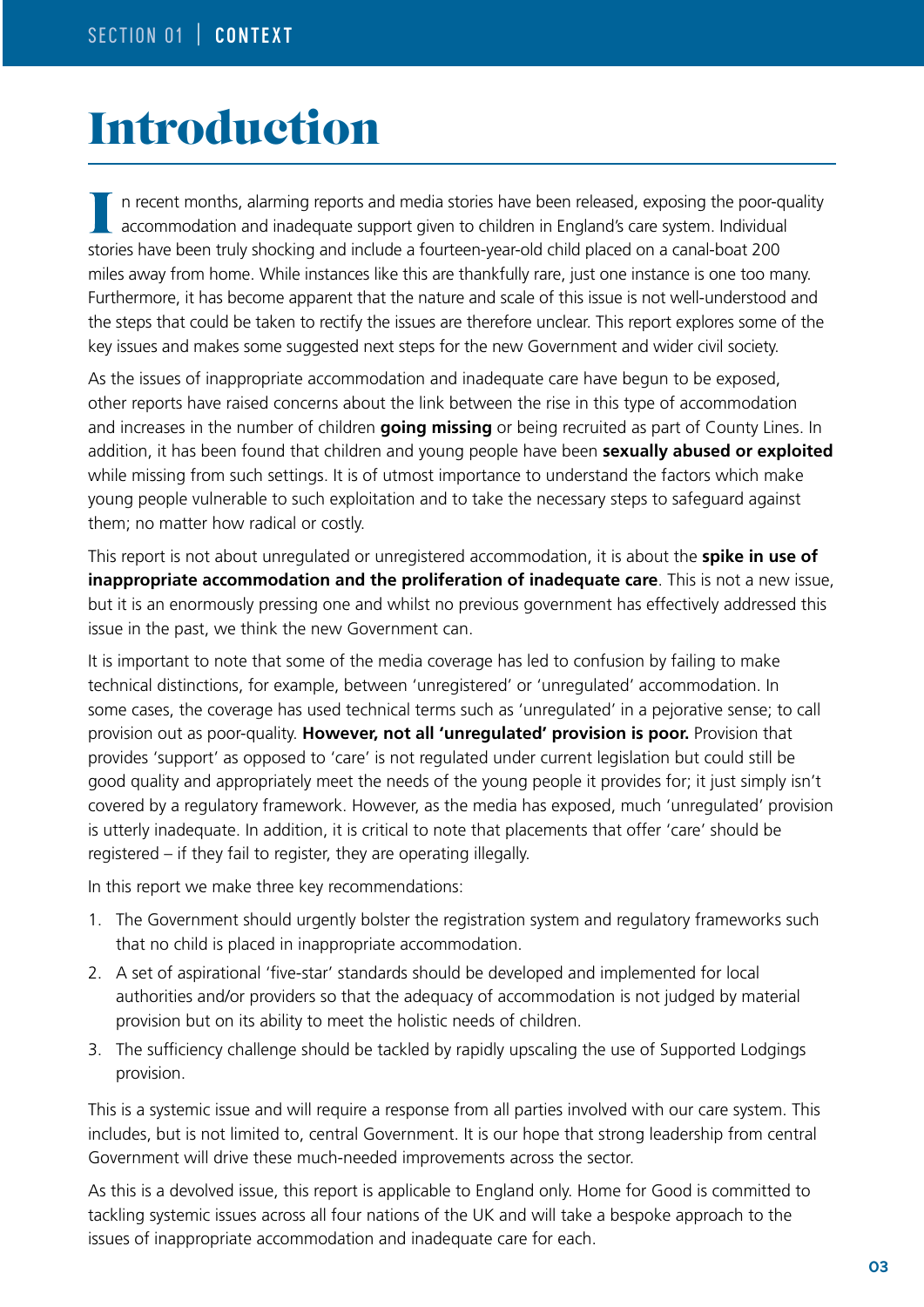# Parliamentary Interest

It is not just the media that has taken a key interest in the issue of inappropriate accommodation. Parliamentarians have been highlighting their concerns through debates about the poor quality of much of this accommodation, resulting in young people going missing<sup>1</sup> within their constituencies<sup>2</sup> and becoming involved in organised crime<sup>3</sup>. Many Parliamentarians have called for regulation<sup>4</sup> of this type of accommodation.

In a recent debate, Andrew Selous MP asked the Government to reconsider a recommendation made by the Education Select Committee in 2014 "…that the DfE consult on a framework of individual regulatory oversight for all accommodation provision that falls within the category 'other arrangements' to ensure suitability while allowing for continuing diversity of provision.<sup>5</sup>"

The All-Party Parliamentary Group for Runaway and Missing Children and Adults released a report<sup>6</sup> entitled 'No Place at Home' which raised concerns about the high numbers of children being placed far from home, with two-thirds of children who live in children's homes being placed out-of-area. Freedom of Information (FOI) requests highlighted that more than 70% of police forces reported concerns that children being **placed out-of-area made them more vulnerable to exploitation** and often resulted in them going missing. The group identified a lack of sufficiency as one of the primary reasons behind children being placed far away, although other organisations have highlighted that in some instances placing a child out of area can be in the child's best interests if they are in danger in their local area.

### …When a local authority takes a vulnerable child into public care, it has a duty in law to be a good parent to that child.

Surely it is little short of outrageous for a child who has not had the best start in life to be placed in a caravan or a narrowboat without proper support?

Even worse, these children will have been separated from their wider family, friends and school, as they are often placed miles away from their homes.

### Surely in this day and age this is unacceptable. Will the Minister do all he can to stop it happening?

*Lord Laming - House of Lords Chamber - 4 November 2019*



- **1** https://www.theyworkforyou.com/whall/?id=2019-10-23a.31.0#g32.1
- **2** https://www.theyworkforyou.com/debates/?id=2019-10-15c.261.2 **3** https://www.theyworkforyou.com/debates/?id=2019-10-
- 16b.271.2#g346.0
- **4** https://www.theyworkforyou.com/debates/?id=2019-01- 17a.1395.0#g1416.0
- **5** https://hansard.parliament.uk/Commons/2019-10-15/debates/4E797934- E334-46F8-912F-8701F7F36E75/UnregulatedAccommodation16To17- Year-Olds?highlight=education%20select%20committee#contribution-8BD53520-042C-4139-9EB8-1DFA0737699A
- **6** https://www.childrenssociety.org.uk/sites/default/files/no-place-at-home. pdf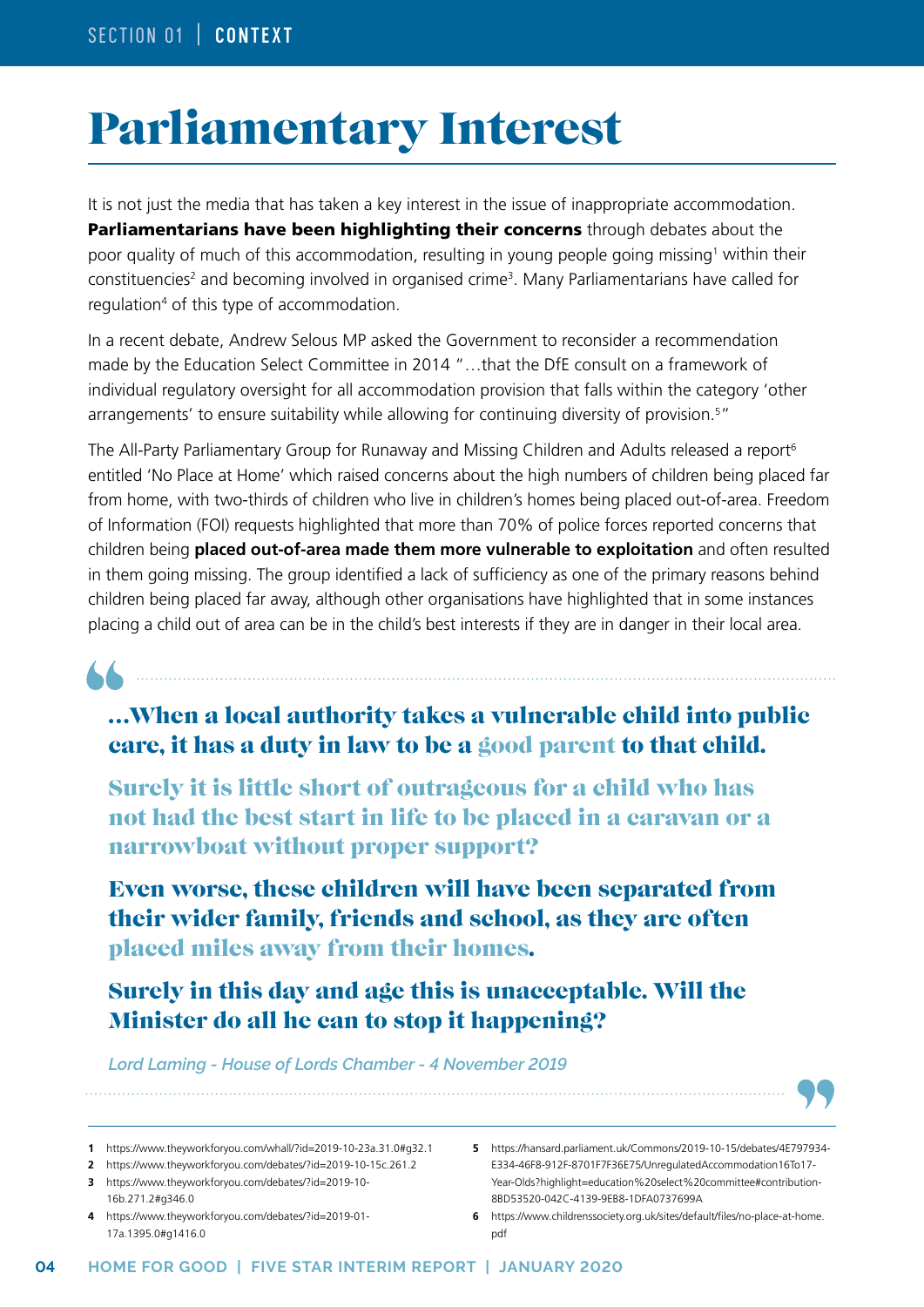# Government Action

The keen media and Parliamentary interest has led the Government to take action, including commissioning Sir Alan Wood to conduct some research into the use of unregulated and unregistered settings and most recently, the Secretary of State for Education writing to all council leaders to express his concern at the use of 'unregulated' provision for under-16s. **The** Government's position is that no child aged under 16 years could possibly be without the need for 'care' and therefore, 'unregulated' provision cannot meet their needs $^7\!$ .

Writing to all local authorities in November 2019, the Secretary of State for Education wrote:

I am concerned about the number of children under 16 being placed in settings that are not registered with Ofsted, so should not be delivering care, and I am certain that you will want to pay immediate and close attention to those placements…I look forward to working together to make sure these types of placements are eliminated.

We support this view and encourage the new Government to put all necessary safeguards in place to ensure that children under 16 years are never placed in 'unregulated' provision.

While there is some confusion around the nature and scale of the problem, one thing has become clear - there has been a **dramatic increase in the use of both 'unregistered' accommodation and 'unregulated'** independent and semi-independent living provisions.

Figures from the Department for Education show that between 2010 and 2018 there has been a **29% increase in the use of 'unregulated' independent living**. Though it would be reasonable to anticipate that with rising numbers of 16- and 17-year olds entering the care system, we would see a slight increase in the use of independent living provision, the scale of increase is significant. Further, BBC Newsnight<sup>8</sup> has highlighted that over the past decade, there has been a **70% increase** in the number of 16 and 17-year olds placed in '**unregistered' accommodation**.

There are around **5,000 young people**<sup>9</sup> living in independent or semi-independent accommodation but there is little understanding of the nature of the provision - how it is being commissioned, the demographics of children being served, the costs and the motivations of the providers.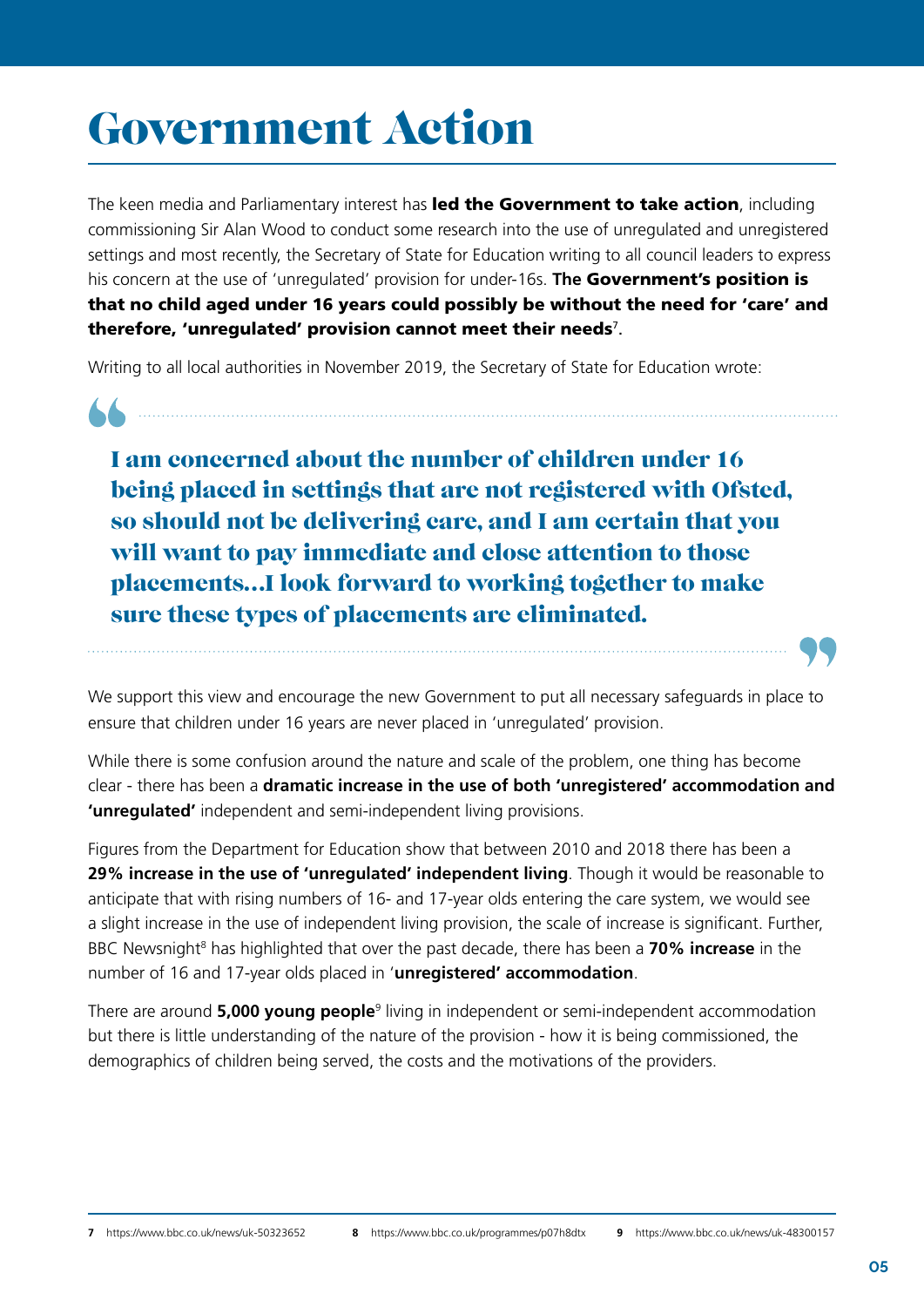# Increasing Demand

### **hat we do know is that the number of children in care is rising and the number of teenagers in care is increasing at a faster rate.**

In March 2010, there were 64,400 looked after children in England, while in March 2018 there were 75,420. New research produced by the Children's Commissioner for England's office found that the number of children in care aged 13 or over rose by 21% between 2013 and 2018<sup>10</sup>.

It is clear that we have a care system which is playing catch up. The new norm is shifting so that fewer babies and very young children are being taken off parents who cannot cope. Instead it is teenagers who are being taken into care… the result is a care system that is struggling to cope and which in turn is not providing the stability that many highly vulnerable children need.

*Anne Longfield, Children's Commissioner for England* 

There is more to be done to understand the reasons for the increasing number of children in care and more investment needed to ensure that families receive the help they need in order to stay together. **We will not solve the care crisis until we support more children to thrive at home with their birth families.**

The Minister for Children and Families, Michelle Donelan recently said:

This is a complex problem and we have a rising number of children in care, which we need to get to grips with… However, the age of those children is rising; the demand on the system is increasing; and it is a somewhat unprecedented situation. 11



Given the rising number of children in care, and the huge increase in the use of both 'unregistered' and 'unregulated' accommodation, there is an immediate **need to understand the drivers causing local authorities to opt for these forms of provision** and to quickly eradicate those which cause children to be vulnerable or even harmed.

**11** https://hansard.parliament.uk/Commons/2019-10-15/debates/4E797934-E334-46F8-912F-8701F7F36E75/UnregulatedAccommodation16To17-Year-Olds

**<sup>10</sup>** https://www.theguardian.com/society/2019/aug/01/care-system-struggling-to-cope-says-childrens-commissioner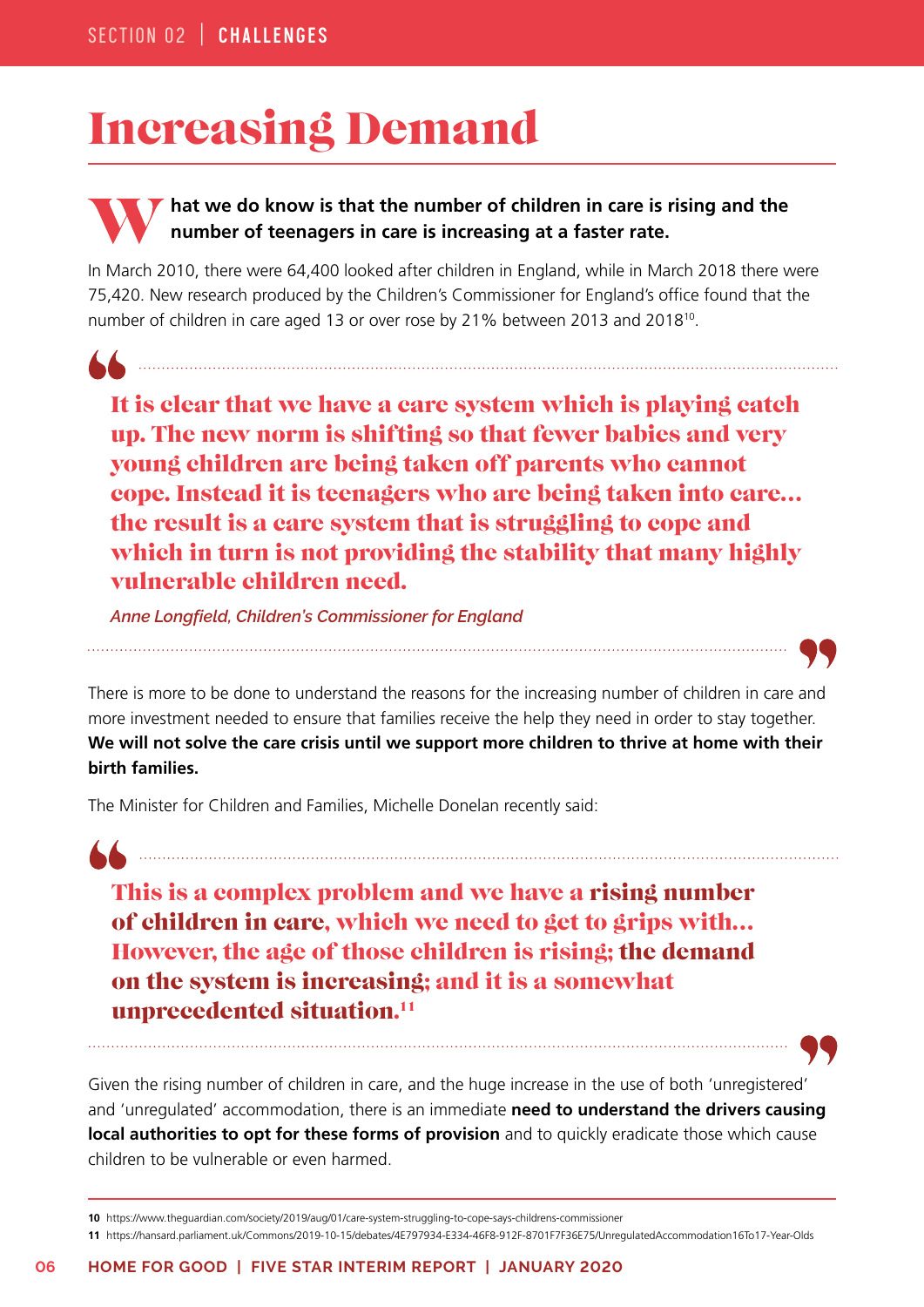# Local Decision-Making

Speaking at a Parliamentary roundtable discussion in the House of Lords on Monday 4 November 2019, Lisa Pascoe, Deputy Director for Social Care at Ofsted said:

I don't believe there's any social worker in this country who is deliberately making poor decisions but I believe we've got a market that's grown, but not in response to children - it's not where we need it. It's disproportionate in different parts of the country. If you look at the map of where children's homes are across the country, it is not where children are; it's where property is cheapest.

The proliferation of 'unregulated' semi-independent and independent provision cannot be separated from the reality that the children's social care landscape is a marketplace and that many companies operating in this market are seeking to make a profit. When local authorities have increasing numbers of children in care and a lack of high-quality provision available, **they turn to companies who will house children, even at high expense**. In some cases, a local authority may be using a form of provision in an emergency or as a stop-gap, satisfying themselves that it can meet the immediate needs of a child or young person, but then do not secure better provision quickly enough, leaving the young person in poor provision for the long-term, or even permanently. In addition, the Department for Education has argued that in some cases, local authorities are making poor decisions, **not simply due to a lack of provision but because they do not understand their duties.**

…recent research commissioned by the Department suggests that, despite our guidelines, some local authorities are genuinely unclear about what is permissible in relation to the use of unregulated and unregistered provision.<sup>12</sup>

In response to this, the Department is working to ensure that there is **new statutory guidance**<sup>13</sup> so that local authorities and providers are **absolutely clear on the requirements.** The Office of the Children's Commissioner for England is now accessing information from all local authorities about the types of accommodation being used, the circumstances around decisions and how decisions are being made to better understand the reality on-the-ground leading to these events. The results of this research will help provide a clearer picture of some of the baseline processes and decision-making mechanisms leading to instances of poor practice.

**12** https://hansard.parliament.uk/Commons/2019-10-15/debates/4E797934-E334-46F8-912F-8701F7F36E75/UnregulatedAccommodation16To17-Year-Olds

**13** https://www.judiciary.uk/publications/practice-guidance-placements-in-unregistered-childrens-homes-in-england-or-unregistered-care-home-services-in-wales/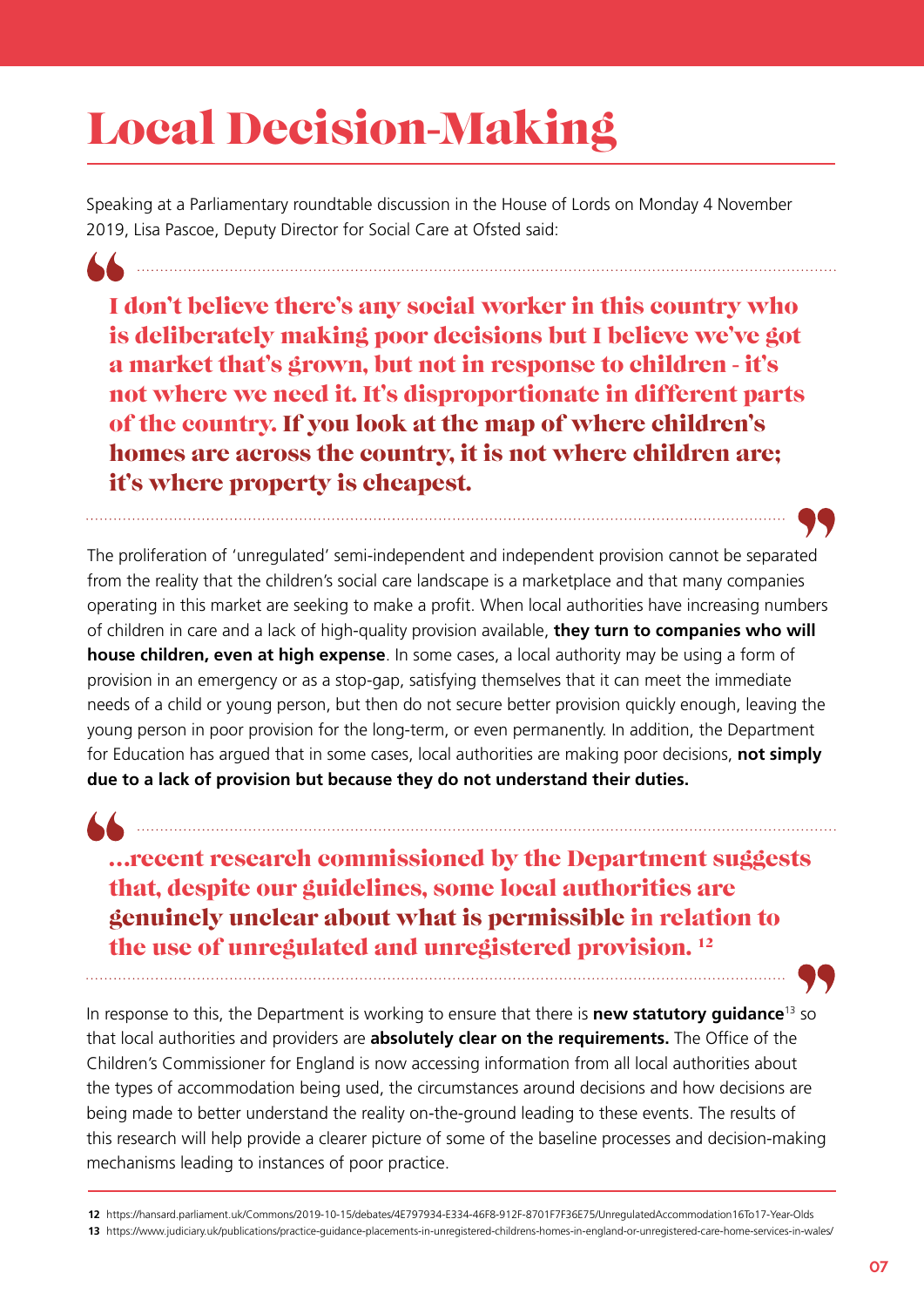### Understanding the needs of young people

### I think there's a question around what is appropriate for any 16 or 17-year old. Can any child that age succeed in this type of ('unregulated') accommodation?

*Simone Vibert – Office of the Children's Commissioner* 

As mentioned, 'unregulated' provision is that which offers 'support' rather than 'care' to a young person. Media rhetoric surrounding this issue has consistently painted 'unregulated' provision to be synonymous with inappropriate accommodation that leaves young people vulnerable to exploitation. However, some 'unregulated' provision will be suitable for some young people and even accommodation that has made the headlines can in some circumstances be received well by young people and meet temporary needs.

'Unregulated' provision being considered acceptable for some young people derives from an implicit assumption that these young people only require 'support' rather than 'care'. **Legally, children under the age of 16 could be placed in 'unregulated' accommodation** and receive 'support' as opposed to 'care'. However, as mentioned earlier, the Department for Education has recently written to council leaders to state **the Government view that children aged under 16 will always require 'care' and should therefore never be placed in 'unregulated' settings**. We support this view.

The **vague definitions of 'support' and 'care'** may also mean that some well-intentioned provision could slip into being 'unregistered' as a young person's needs evolve and change and 'care' begins to be provided. One participant at the House of Lords roundtable suggested that this could apply particularly to Supported Lodgings placements, where the slippery definitions of 'support' and 'care' could result in these placements inadvertently becoming 'unregistered' provision. **It is important that Supported Lodgings hosts and other providers can respond to the needs of those they are supporting**. If there is an inherent risk of becoming 'unregistered' by doing so, this could indicate that the registration system is not sufficiently child-centred and should be reviewed.

However, even with current definitions, a question remains as to when a young person (even if aged 16+) requires 'support' as opposed to 'care' and therefore when an 'unregulated' setting can appropriately and adequately meet their needs.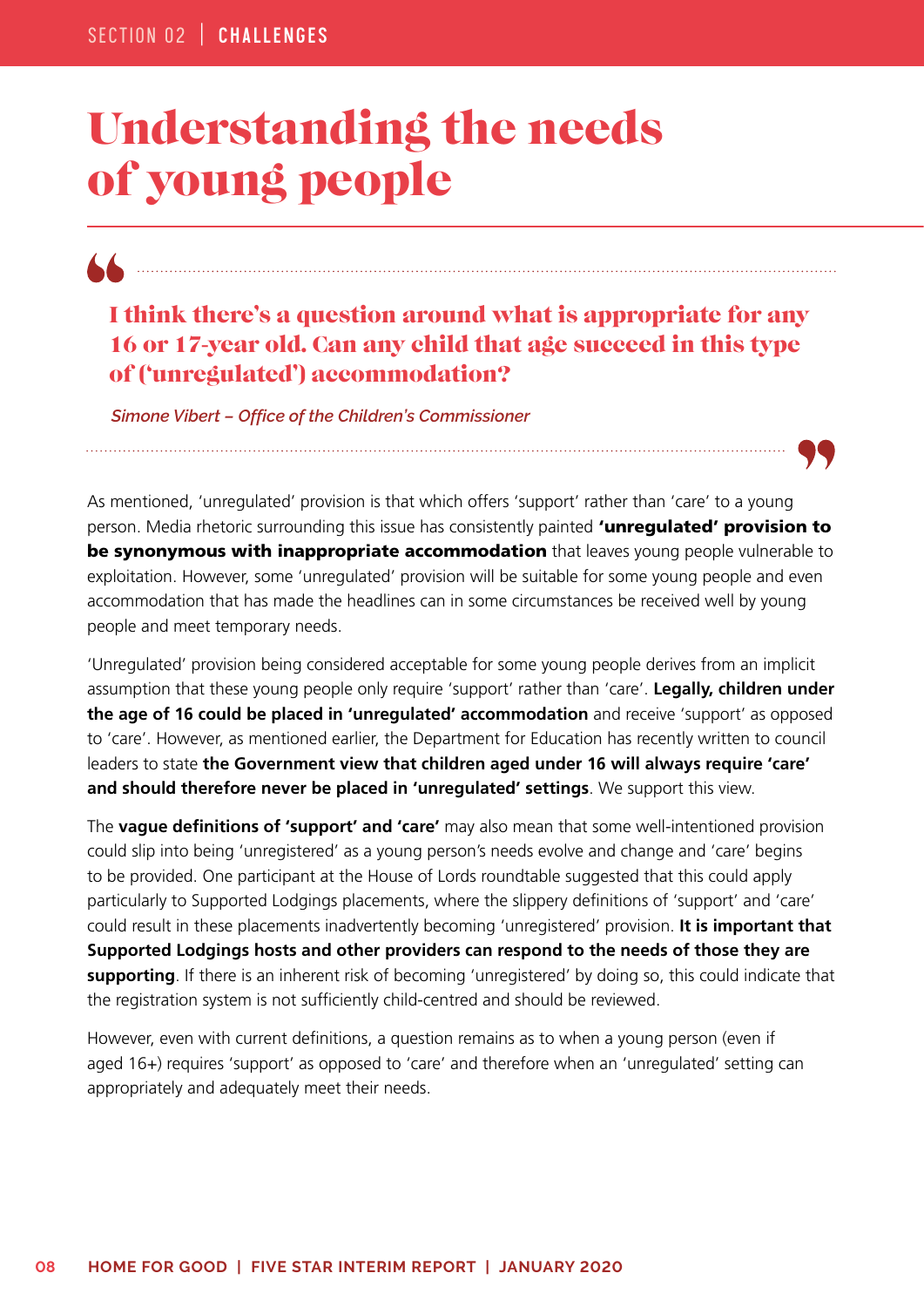Care planning guidance suggests that "The assessment of the child's needs to inform his/her care or pathway plan may conclude that for some children, these needs will be best met by a placement in 'other arrangements' [regulation 28]<sup>"14</sup> or in other words, there will be instances in which a **young person's needs will dictate the need for a more independent living setting** that will offer 'support' and not 'care'.

The guidance goes on to make it clear that whilst these settings will not be regulated by Ofsted, it will be the responsibility of the placing local authority to ensure that the child's needs are "matched to the services provided by the placement".

The Association of Directors of Children's Services (ADCS) has cautioned against full regulation arguing *"We recognise the role unregulated provision can play within the care placement market and the flexibility it offers when linked to a clear plan based on the needs of a young person and*  a clear support plan. There is a distinction to be made between using it as **part of a considered** *move* compared with using it to deal with a crisis when no other accommodation is available. **Total** *regulation would limit this flexibility so we are keen to see all providers take their responsibilities seriously and welcome increased expectations around standards and transparency as to how those will be delivered.*"15

Ensuring that 'unregulated' provision is reaching high expectations and being used as part of considered moves, in response to the needs of young people, will require work to (a) drive up standards and (b) increase capacity such that there is choice in decision-making. Without aspirational standards in place and sufficient high-quality placements, decisions will be dictated by resources and availability rather than in accordance with the needs of the child or young person.

**14** https://assets.publishing.service.gov.uk/government/uploads/system/uploads/attachment\_data/file/441643/Children\_Act\_Guidance\_2015.pdf (p.74)

**15** https://adcs.org.uk/general-subject/article/use-of-unregulated-settings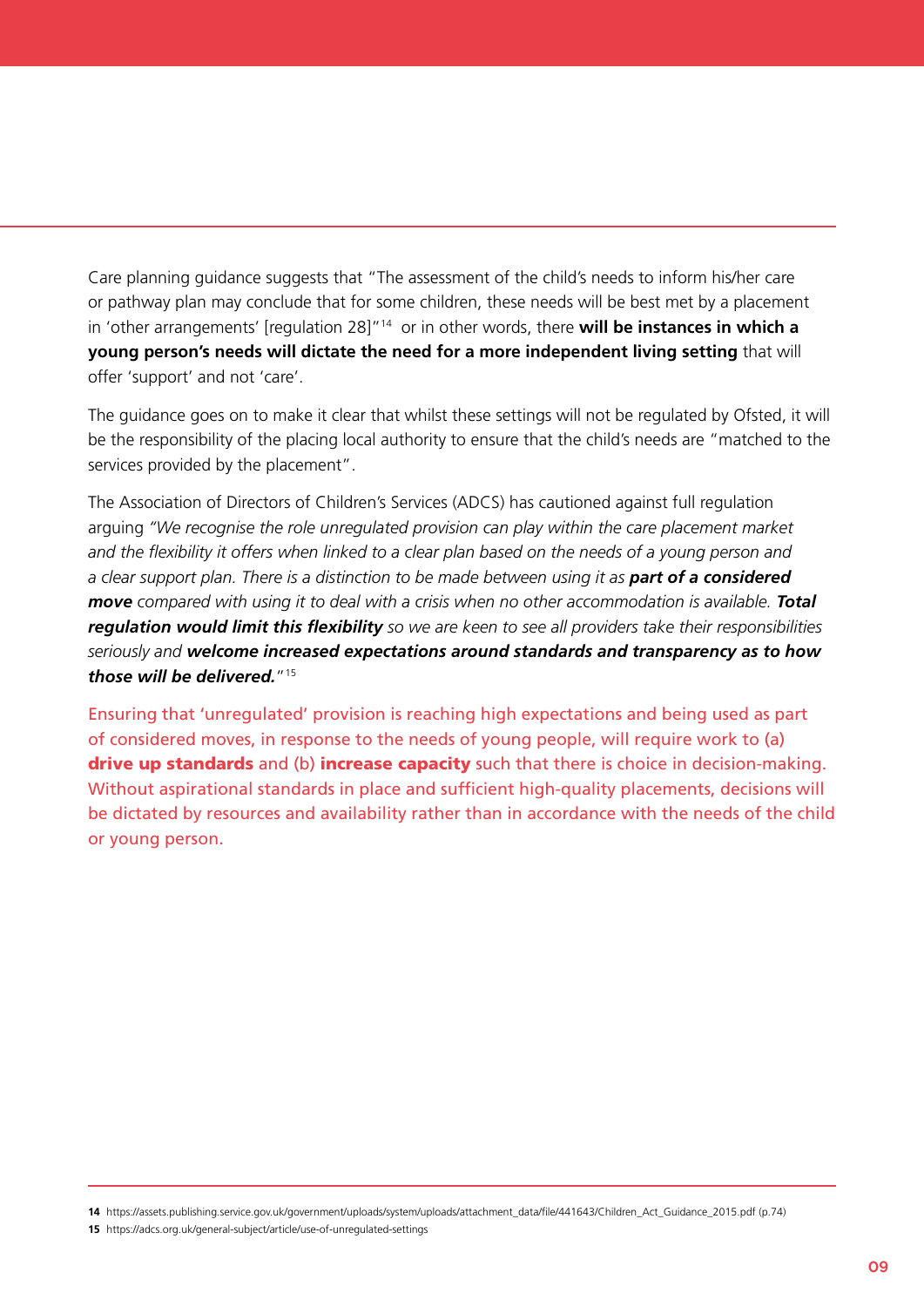## Making Good Decisions - The Role of Relationships

Someone told me a long time ago that the only thing that a child needs to survive through anything is one adult irrationally committed to their success.

*Baroness Sherlock*

rom consultation with sector representatives, it is clear to us that ensuring provision enables the continuity of existing positive relationships and promotes the development of new relationships with individuals who can support young people, is of utmost importance. In recent years, there has rightly been a focus on ensuring that young people do not find themselves at a cliff-edge when ageing out of foster care or residential care. This has resulted in Staying Put and Staying Close schemes that enable young people to remain with foster carers or near to their residential care home, beyond the age of 18.

Both Staying Put and Staying Close have been welcome developments and are built on the premise that young people in care should experience a **staggered transition into independent living; akin to that of their non-care experienced peers**. However, if a young person goes straight into a semiindependent provision, they are not afforded the benefit of a transition provision such as Staying Put or Staying Close.

We've always said there needs to be a minimum and shared national understanding of what these places should look like in terms of the children that goes beyond the building and premises but is about relationships and care and the suitability of need. It's about giving young people what they need.

*Lisa Pascoe, Ofsted*

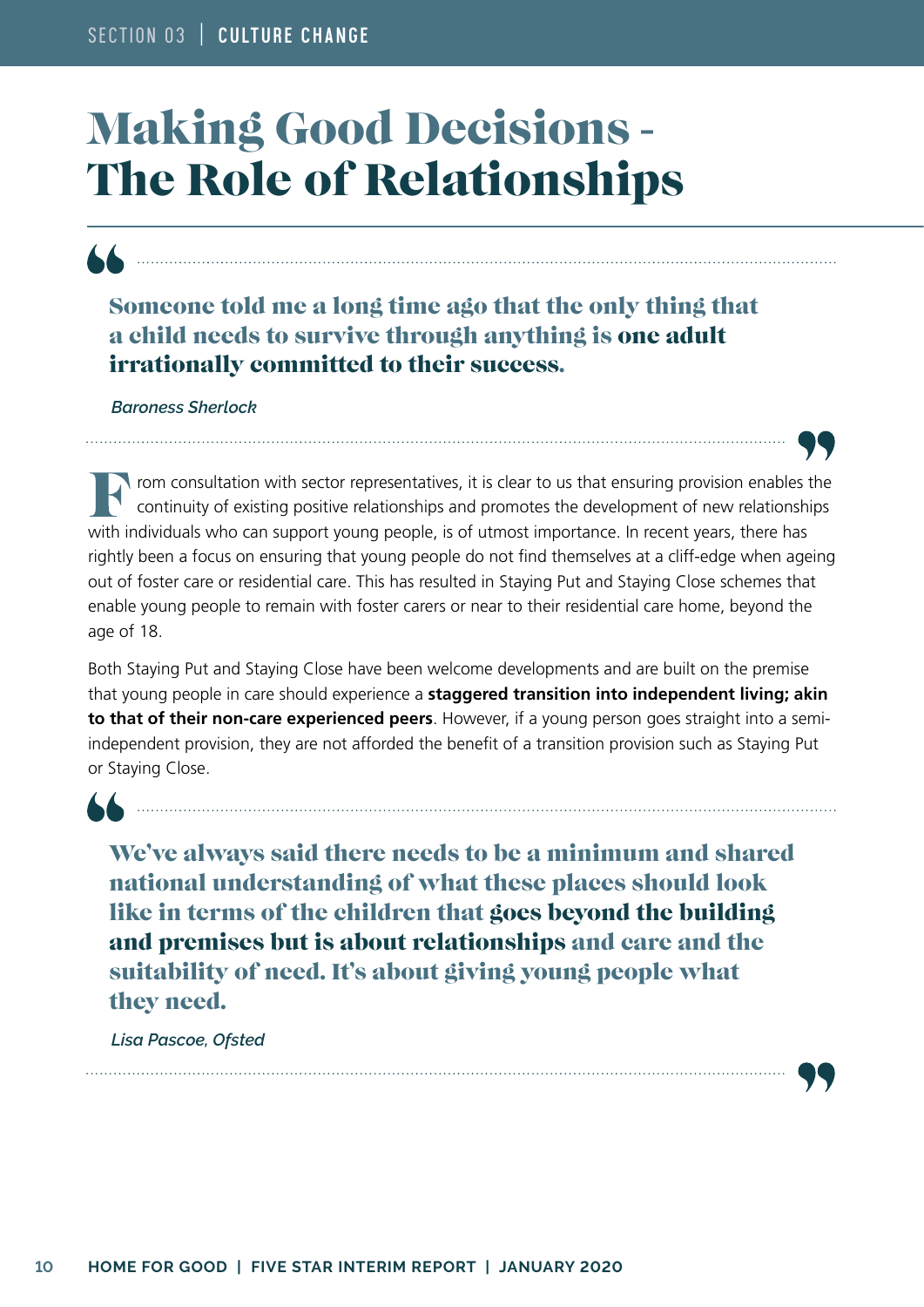**Rushed or pressured placement decisions** that are driven by the need to get a young person into accommodation to meet their basic material needs **will have long-term consequences**. It is vital that even when a young person is deemed to only require 'support' and can therefore be placed within an 'unregulated' semi-independent or independent provision, they are enabled to maintain and grow meaningful relationships.

These relationships can be with a whole range of individuals, from social workers, to friends, to teachers, to other trusted adults who can give guidance and advice. **Young people should be asked about the relationships that matter the most to them** and provision should be deemed unacceptable if it cannot meet these relational needs.

They need a social worker who knows them well enough to know what brings them joy, what makes them laugh.

*Stephanie Bishop, Essex County Council*

Achieving five-star care for children and young people will not simply be solved by improvements in accommodation. Appropriate accommodation is critical, but the importance of enabling strong ongoing relationships must be prioritised. This requires a change in culture; shifting the emphasis from accommodation needs to holistic wellbeing.



What I needed was warmth of friendship and positive adult role models to help me transition into managing a home. How to fill out forms and make positive decisions. What I did not need was the worry about how I was going to furnish this property I had just signed to look after. No curtains, no carpets and a light bulb I burnt my hand on to take out as I moved room to room – because there was only one. I felt as cold and as empty as the flat that night.

*Care experienced advocate*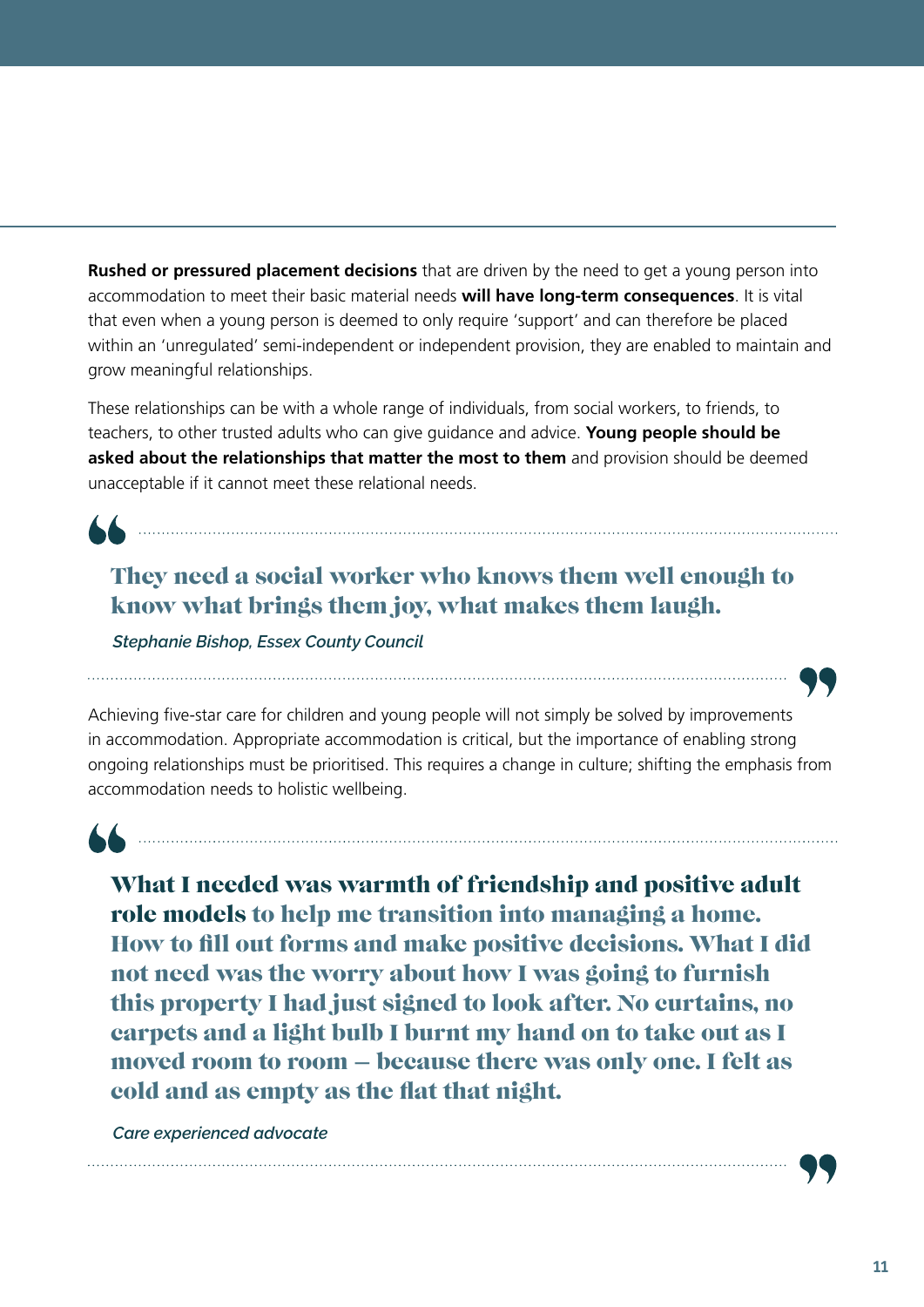## Making Good Decisions - The Role of Local Communities

Not only is a young person's relationship with individuals of great importance, but also their connection to the surrounding community, enabling them to feel part of a locale and understand where they can go to for support or guidance when they need it. Community groups can play a role in facilitating this and offering support and connection with these young people.

The Centre for Social Justice participated in the Parliamentary roundtable and recently published a report that argues *"…community engagement (purposeful participation) affords people social capital. And social capital depends on social infrastructure, that is, face to face, local networks of people that congregate in our libraries, village halls and youth clubs. Such places are a lifeline for so many of our most vulnerable and disadvantaged people."* <sup>16</sup>

### There's also something that's important which seems to be about the empowerment of communities to actually take responsibility for this issue and to respond themselves.

*The Rt Revd James Langstaff, Lord Bishop of Rochester and Bishop to HM Prisons*

Whilst we recognise the need for the Government to focus its energy on weeding out 'unregistered' provision and the rogue element of poor 'unregulated' settings, we maintain that securing five-star care for children and young people is what is needed and that this will not be possible if the issue is framed solely as a challenge of finding appropriate accommodation. Whilst in many ways welcome, the media and Parliamentary interest does tend to focus on the most acute cases and could run the risk of narrowing the focus of a policy response.

In achieving five-star care for children and young people, we must look to ensure that they are supported to **build and maintain individual relationships as well as deepening community ties**. Again, this will require a change in culture; moving away from a focus on accommodation towards holistic wellbeing.

**16** https://www.centreforsocialjustice.org.uk/core/wp-content/uploads/2019/09/CSJ-Community-Capital-Report-final-version.pdf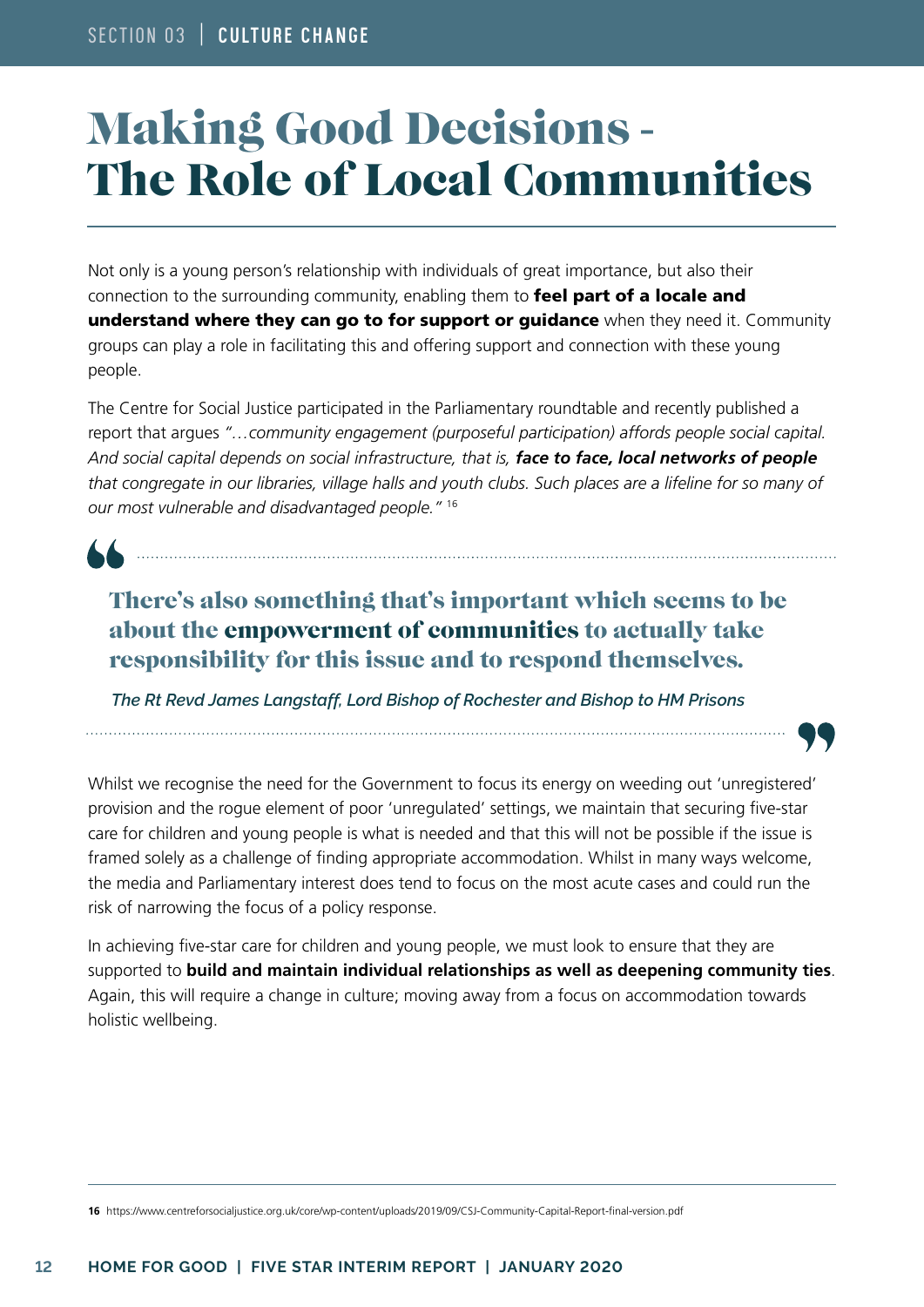I first went into foster care when I was 3 years old. My younger siblings followed. They could never find a foster carer who could take all three of us, so we were always split up.

When I had just turned 17, I put all my stuff into two black binbags and went to meet my social worker outside my new flat. The first thing I remember is how cold and echoey it was. There was no carpet. No curtains. That first night, I slept on the floor with just a blanket. I felt so unsafe and alone.

I didn't need my own place – I needed a home. I needed to eat dinner with a family. I needed someone to tell me it was going to be ok. I needed a hug.

You would hope this doesn't happen often. But it does.

*Becky\*, Care experienced advocate* \*name has been changed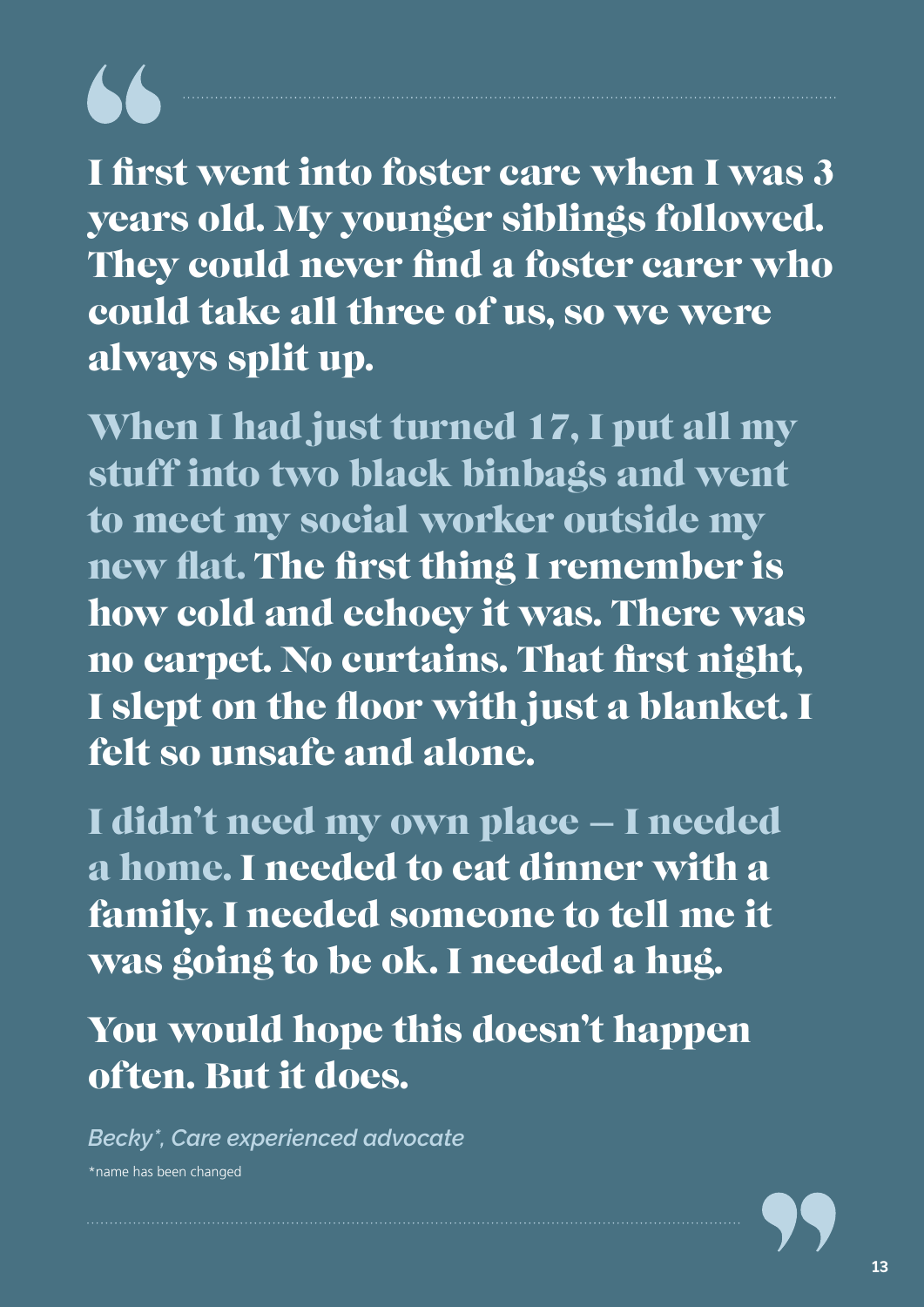### Next Steps for Government and other Stakeholders

**his is a systemic issue and there are numerous actions needed to address it.** We are encouraging the Government to recognise their responsibility to drive significant change in this space and believe they are best placed for doing the following:

- » Firstly, the Government must identify a clear strategy for **eliminating 'unregistered' provision** and the "rogue element" of **low-quality 'unregulated' provision**. We are encouraged that the Government is keen to do so.
- » Secondly, the Government must consult on the role of **regulation** as an appropriate response to the risks to securing high-quality semi-independent or independent provision whilst left 'unregulated'.

While tackling the proliferation of 'unregistered' provision and ensuring that regulation is fit for purpose so that poor 'unregulated' provision cannot exist is the right starting place for Government action, there is much more that needs to be done alongside this. We believe that in addition to Government action and with its support, there is **a role for public, private and voluntary sector organisations** to address the following:

- » Firstly, there is the ongoing challenge of **sufficiency** at the local level and the urgent need to grow capacity to increase the number of appropriate, suitable forms of accommodation available to these young people. We believe that **Supported Lodgings provision could play a key role in this**. The nature of Supported Lodgings provision lends itself well to nurturing a young person's relationships and integrating young people into their local communities.
- » Secondly, while the regulations stipulate minimum requirements for accommodation to be considered 'suitable' for these young people to be placed in, we are exploring the possibility for **a set of aspirational voluntary standards for local authorities and/or providers** to drive up the quality of care that young people receive.
- » Finally, we believe that there is a **crucial role for the business community** to play. Not only in providing excellent semi-independent and independent living settings but also in helping young people in care to **integrate into society and flourish in adulthood**. The business community is already playing a significant role through the Care Leaver Covenant to offer young people in care apprenticeships, work experience and free or discounted goods and services. Any effort to secure five-star care should be linked in with opportunities provided by the Care Leaver Covenant.

Home for Good is currently exploring the potential of Supported Lodgings provision and the role of aspirational voluntary standards. The role of business should be included via the Care Leaver Covenant.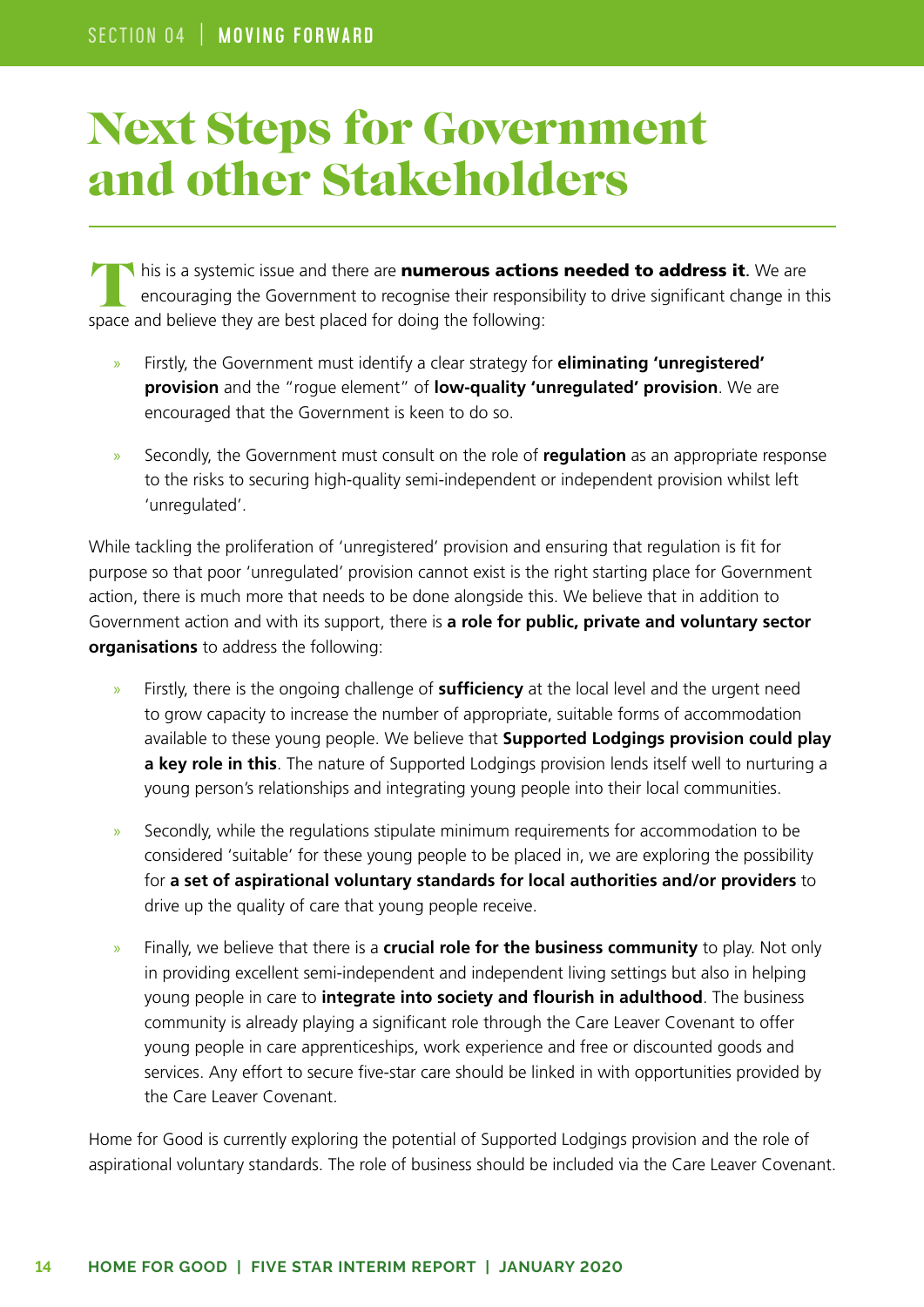## Aspirational Standards: Five-Star Care

Aspirational sets of voluntary standards, that encourage institutions or agencies to **go above and** beyond minimum requirements, are used and seen as beneficial across different sectors. Such standards can act as an aspirational 'carrot' in seeking to drive up the quality of care where regulations might provide the 'stick'.

An example might be the Real Living Wage (RLW) versus the National Living Wage or National Minimum Wage. While the latter two are statutory minimum financial standards that all organisations are required by law to oblige, the Real Living Wage suggests an aspirational standard of pay that companies can voluntarily choose to adopt.

The RLW was created because of an assertion that the national minimum and living wage set by the Government do not enable individuals to truly meet the cost of living and therefore the RLW aims to ensure that employees' financial needs can be sufficiently addressed<sup>17</sup>. Such a scheme often evokes a chain reaction; as more companies choose to pay this higher wage and attain the associated status of a 'Real Living Wage Employer', other companies feel incentivised to match the financial offer of other companies and a **cultural shift** happens through which salaries are lifted.

While the Government, together with Ofsted, are well-placed to enforce minimum standards, a set of aspirational standards held and managed by an independent group could bring about a cultural shift within the sector to **drive up standards of provision**. The existing minimum standards18 that are used to determine whether accommodation is suitable simply cover practical elements such as whether the provision has a lock on the door or a gas safety certificate. However, much of the guidance is basic, loosely worded and vague, leaving room for wide variation in interpretation and therefore in quality.

### **Could a set of aspirational standards, co-produced with care experienced individuals result in uplift in quality of provision for these young people?**

If so, should the standards be produced by a third party and adopted by **local authorities** in their commissioning or should they be produced by a third party and awarded as a kind of **"kitemark" to providers** who meet them?

These questions were put to attendees at the Parliamentary roundtable hosted by Baroness Sherlock. While attendees were clear that more should be done to drive up standards, they were concerned that this should not be instead of **rigorous regulation** and that these standards will only be effective in tandem with a focus on **capacity building**.

**<sup>17</sup>** https://www.livingwage.org.uk/what-real-living-wage

**<sup>18</sup>** https://assets.publishing.service.gov.uk/government/uploads/system/uploads/attachment\_data/file/441643/Children\_Act\_Guidance\_2015.pdf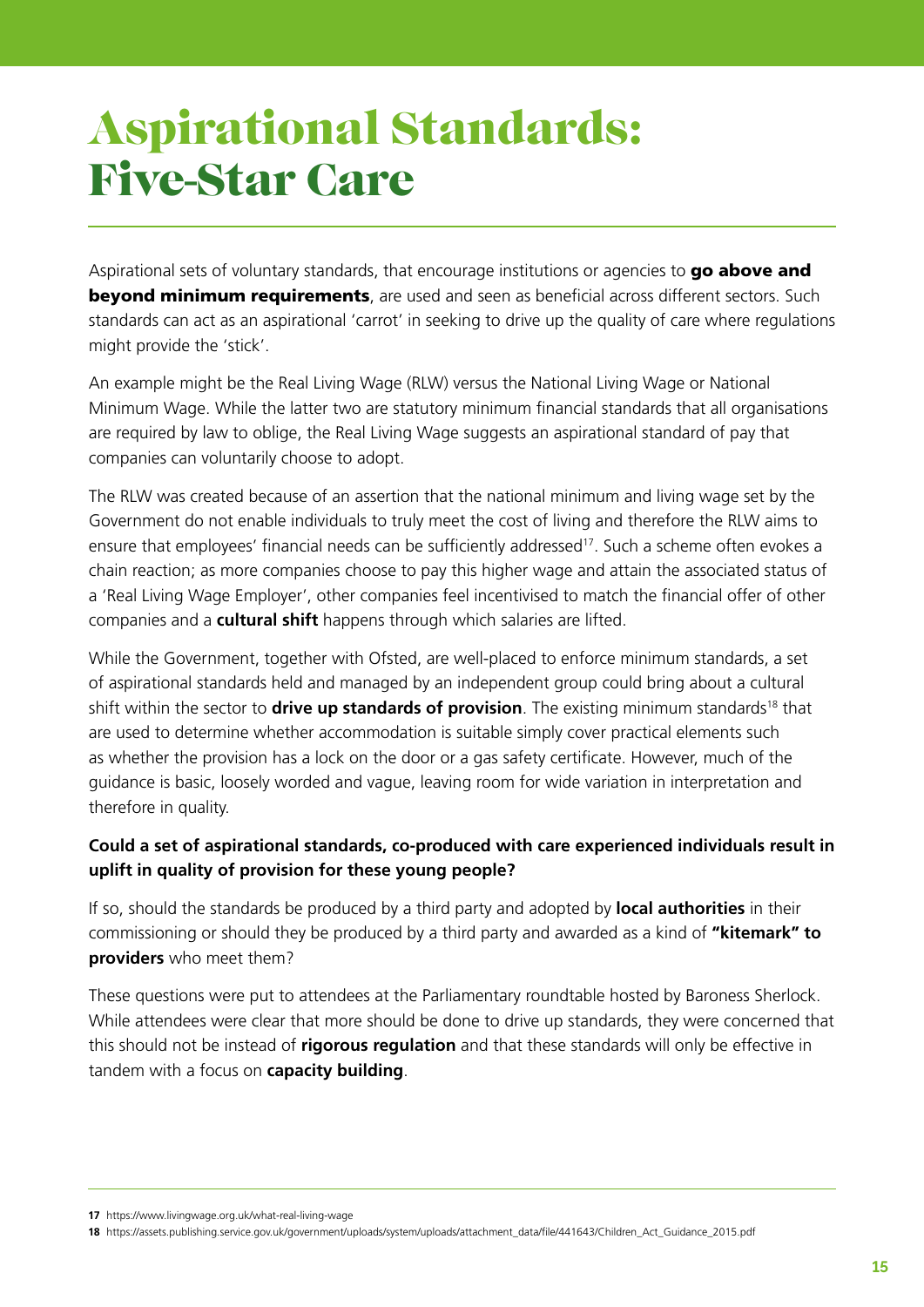### Aspirational Standards: Five-Star Care (continued)

The challenge with voluntary standards particularly in an environment where sufficiency is an issue, is what is the motivation for providers to sign up? Is there a risk that you introduce another level for those providers who are already providing the kind of accommodation and support we want to see and potentially not getting at the part of the market where we're seeing the homes which are the problematic ones?

 $\sum$  , and an anomalization and anomalization and anomalization and anomalization and anomalization of  $\mathcal{L}$ 

*Katherine Sacks-Jones, Become*

However, a set of aspirational standards are offered as the 'carrot' to work in tandem with the 'stick' of baseline, minimum standards that should be implemented and enforced by the Government and possibly, Ofsted. As Baroness Sherlock highlighted:

Children have fundamental rights and somehow those need to be identified, agreed together and protected. One of the reasons why we establish things in law is so that no matter how tough things get there are standards below which can't slip.

The existing minimum requirements should be more effective in driving out provision operating with unacceptably low standards, but they cannot create a visionary picture of care for these young people in the same way that a separate set of aspirational standards can. Baroness Sherlock helpfully laid this out, saying: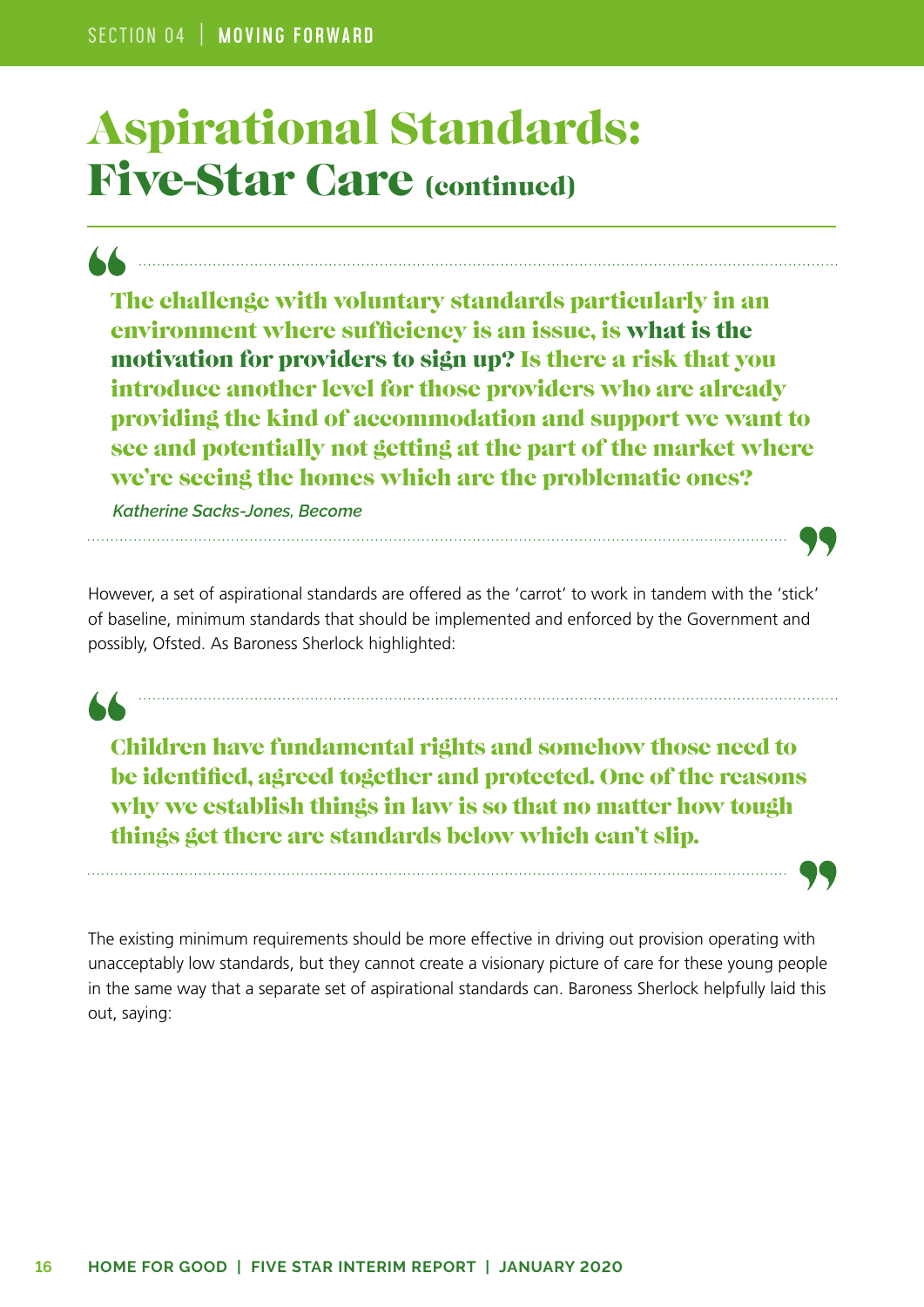I really want to encourage you to have a vision of what 'good' looks like. Even if it doesn't seem possible at the moment or that we can move forward or manage it or move from here to there, how do we begin the journey so that we know where we're going? At least understanding what it is we're trying to get to occurs to me to be a really important part of the journey.

Despite this visionary ideal, day-to-day practice in a context of insufficiency, when decisions are being made at the eleventh hour, could be challenging to marry with this set of standards and could render them ineffective:

### 

### When Local Authorities are scrabbling around for a place, are they going to put in that additional time looking for better quality homes?

### *Katherine Sacks-Jones, Become*



An important element of discussion around provision for this cohort of young people in care is the motivations and context of the providers. Anecdotally, it was suggested that most provision is given by for-profit agencies or individuals and this impacts their reasons for providing accommodation and/or support for these young people.

Participants highlighted that as such, this kind of provider may be less interested in considering an aspirational level of provision for these young people, which goes beyond accommodation and meeting basic requirements to providing holistic support.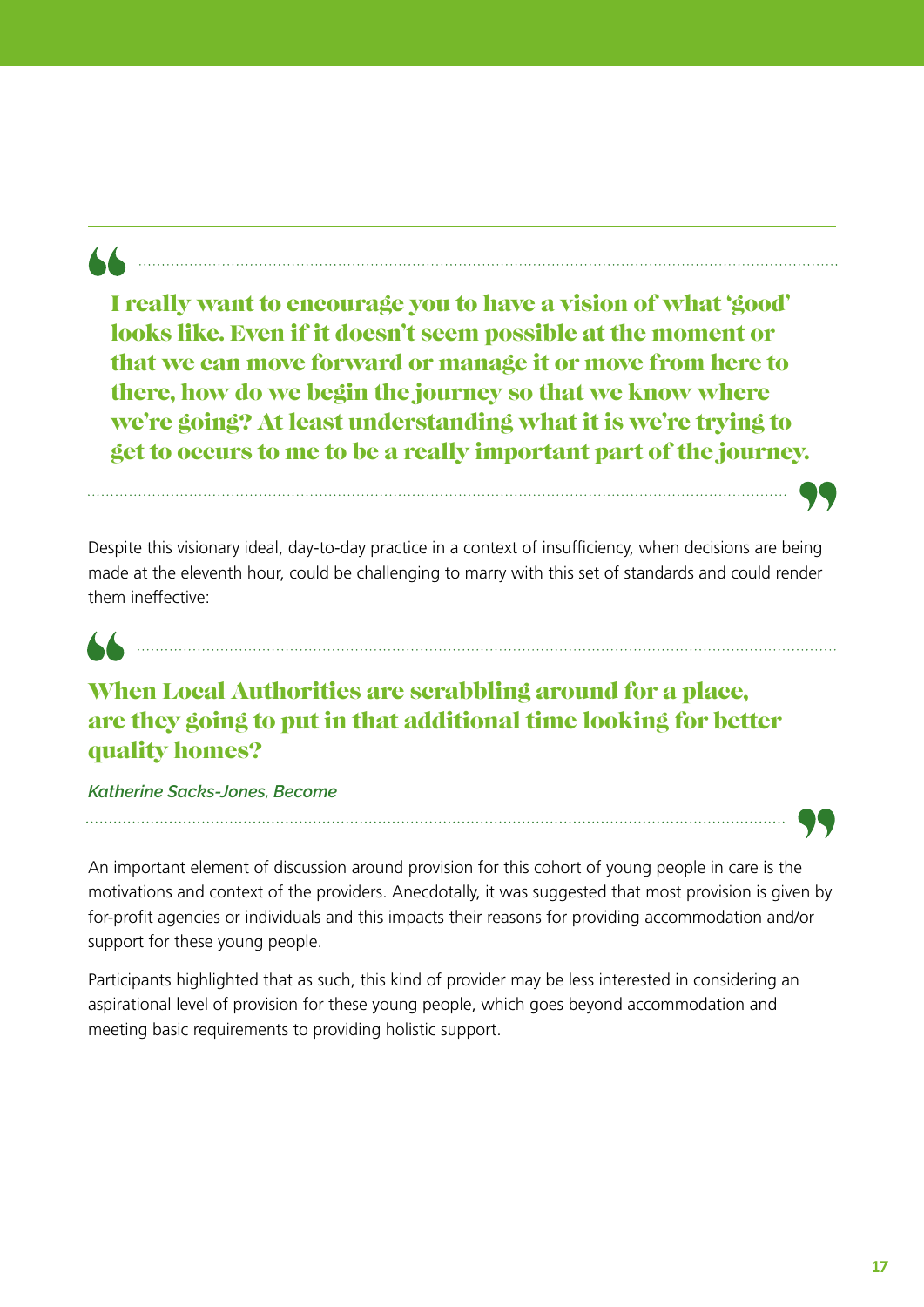### Aspirational Standards: Five-Star Care (continued)

 $\sum_{i=1}^{\infty}$  , and an anomalization continuous contraction continuous contraction contraction contraction contract of  $\mathcal{L}$ 

We've been talking about the need for building community and building connection but for-profit agencies are not interested in that. They're not interested in that lifelong connection.

*Chris Allcock, Safe Families for Children*

An important question that was left unanswered through the discussions was whether a set of aspirational standards would be voluntarily adopted by providers or by local authorities. Clearly any effort to drive up the standards of providers will need to engage with their relative motivations; including profit-making.

Other participants mentioned how the sufficiency challenge impacts the scope of including young people and ensuring that their voice is meaningfully embedded and acted upon in making provision choices.

I really want us to challenge ourselves about how we get the voice of the child into creating the quality standards of care that we're talking about and I think that's absolutely do-able. There's a good point that some of these children might not have high enough aspirations for themselves but there's no reason why their initial aspirations shouldn't be stretched over a period of time.

*Emma Franklin, Social Care Lead, PwC*

Home for Good is continuing to explore the role of aspirational standards and will make recommendations on this in due course.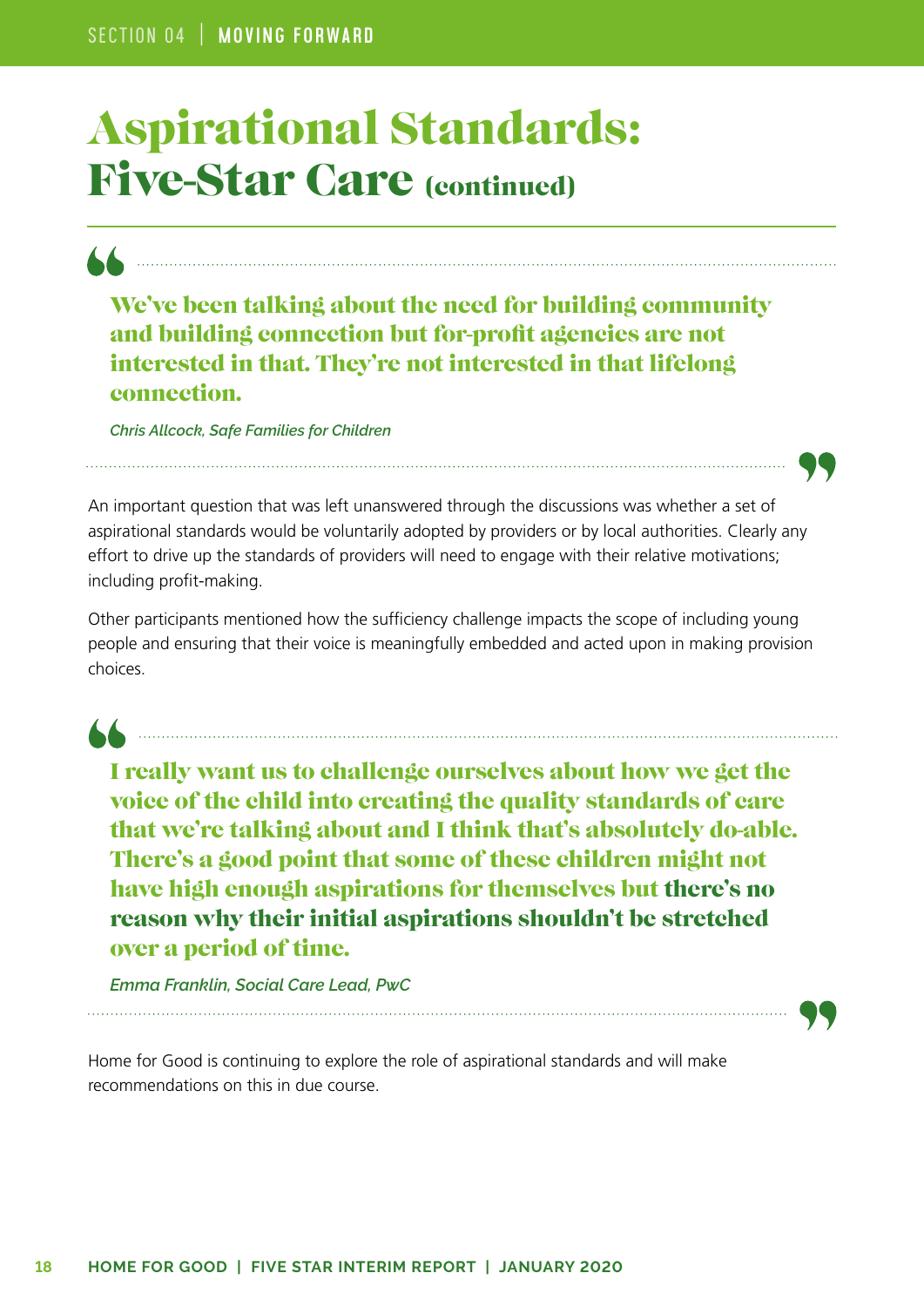# Growing capacity: Supported Lodgings

In addressing the issues relating to 'unregistered' and 'unregulated' provision, the issue of capacity or sufficiency must be addressed.

In conversation with sector stakeholders, Home for Good has been exploring the potential of upscaling **Supported Lodgings placements to address capacity and sufficiency issues at the local authority level.** Many local authorities are already making good use of this form of provision. However, we believe it is under-utilised and suffers from a lack of national guidance, infrastructure, funding and public awareness.

Volume 3 of the guidance and regulations surrounding the Children's Act (1989) is useful for understanding the existing guidance around Supported Lodgings, specifying that:

 7.60 The term supported lodgings **has no formal definition or prescribed regulatory framework**, but supported lodgings services generally share key common characteristics. They provide accommodation for a young person within a family home, where the young person will have a degree of independence with their own room and will share the kitchen and bathroom facilities with the family or householder – or "host". Hosts can be families, couples or single people.

Supported Lodgings falls under the category of semi-independent accommodation and is therefore technically 'unregulated'. However, this form of provision is intended to provide young people in the care system with **a supportive household environment to enable them to develop practical, emotional and relational skills for independence**. For authorities who commission or provide Supported Lodgings schemes, they are required to ensure that clear procedures and policies are in place that set out the assessment and approval criteria for carers or hosts, the allowance and fees structure and income tax, national insurance and welfare benefit frameworks affecting payments made to carers or hosts.

Despite this guidance, our conversations with providers over the past six months has highlighted to us that there is **great variation in understanding** of what Supported Lodgings should look like in all aspects. As such, **we believe that it is underused** and holds untapped potential.

The strength of Supported Lodgings lies in its flexibility and ability to provide a family environment for a young person without requiring participation in family life in the same way as foster care. A host does not hold the same parental responsibility for a young person, but often benefits from a similar level of training as foster carers.

Supported Lodgings is well-placed to meet the relational needs of young people. Supported Lodgings Hosts generally go through a thorough assessment and approval process, giving local authorities confidence in the quality of the provision.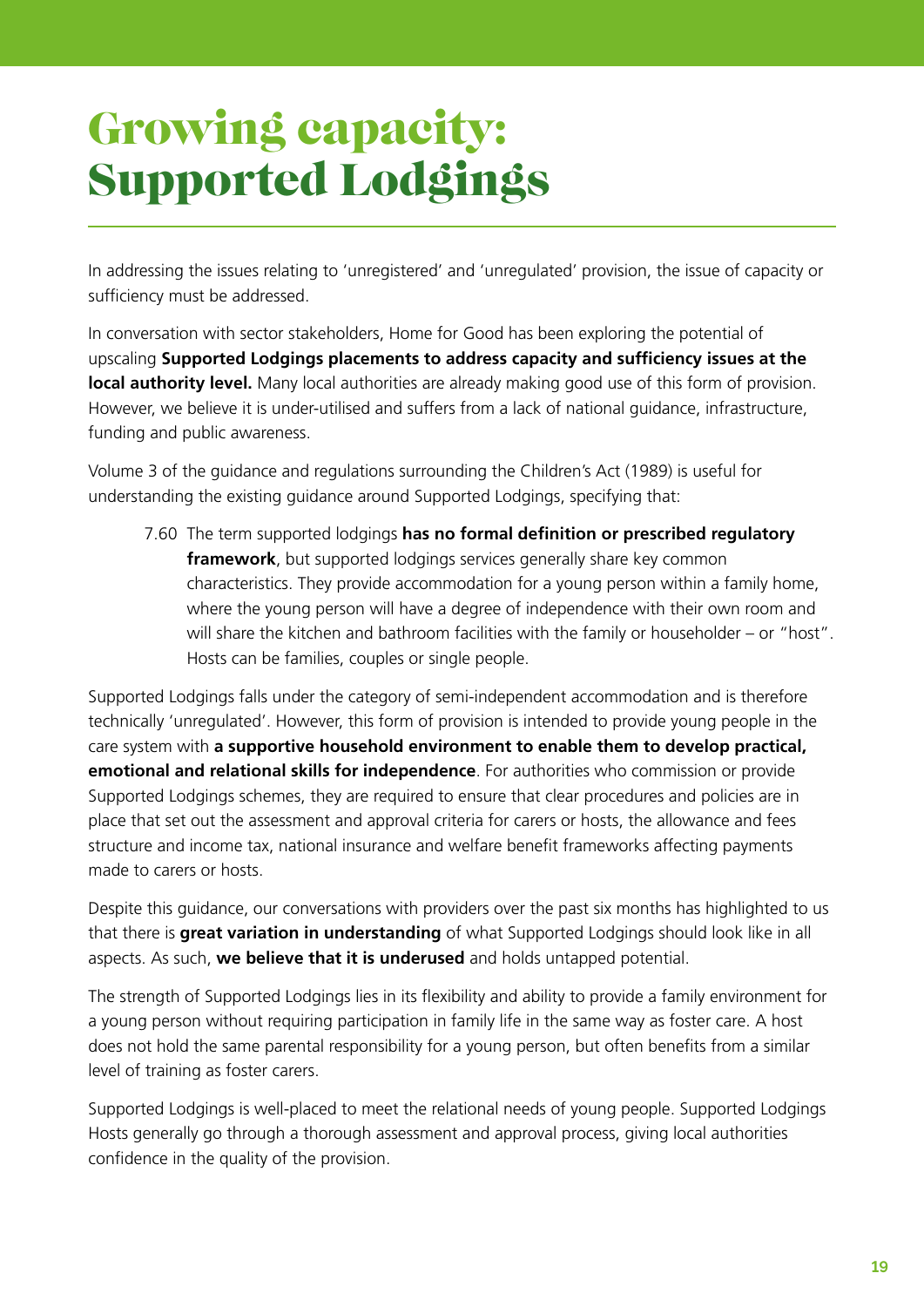### Growing capacity: Supported Lodgings (continued)

At a conference on Supported Lodgings held in April 2009, schemes and stakeholders from across the sector expressed strong support for a **national umbrella body to represent Supported Lodgings as a whole**. This was intended to enable good practice to be shared nationally and to provide a vehicle through which cross-sector perspectives on Supported Lodgings could be communicated to decision makers around policy decisions. Such a body has never materialised.

Again, the idea to expand the scope of Supported Lodgings was stress-tested with participants at the Parliamentary Roundtable.

Participants present recognised, both within themselves and their own children, the need for ongoing support, development and teaching of natural life skills well beyond the age of 16. These life skills, including budgeting, gardening and paying rent and bills were identified as being just as important as the physical characteristics of the accommodation, especially given that young people are often entering this provision as a "stepping-stone" towards independence. Speaking from her own experience of being in care and what she needed at this age, a care-experienced adult in the room shared powerfully about her need for practical support and guidance, based on the absence of these from her experiences growing up:

**Organization in the contract of the contract of the contract of the contract of the contract of the contract of the contract of the contract of the contract of the contract of the contract of the contract of the contract** 

I came from a family who didn't budget, who didn't do normal living, I had no idea how to pay my rent, I was from a house that didn't do that. Living in a house wasn't the answer. I needed holistic, all-round support and guidance from adults who did adulting really well and not really bad.

Similarly, Dr Krish Kandiah shared the story of a young man who thought he just needed accommodation, but quickly realized how important it was to live with people who truly cared for him:

We met a lad who had come from Iraq, age 16 in the back of a refrigerated lorry and got really sick and then is welcomed into a family and he said 'I thought I was just looking for somewhere to live but I've found a family that love me'

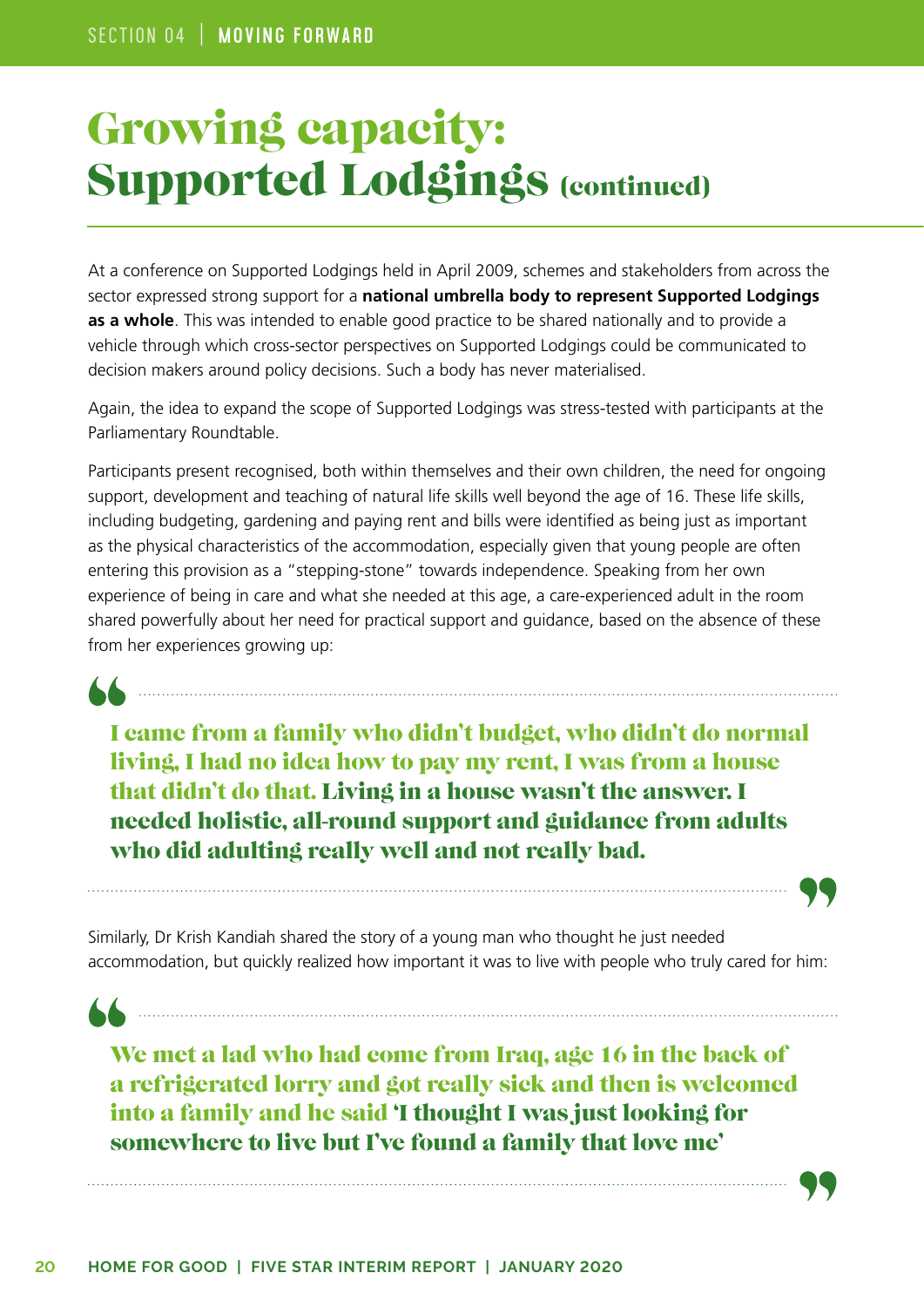Attendees were keen to stress that a family-based setting would not be appropriate for all older teenagers in care and indeed, another care-experienced participant shared a little of her story saying:

**A Communication of the Communication of the Communication of the Communication** 

I was put into a family and I found that very difficult. I'd had a very chaotic upbringing and suddenly I was put in a family and they expected me to sit and eat at their table with a knife and fork every night. I'd never done that, and I had no intention to start doing that at the age of 15. I wanted to move out and be independent, but that option was taken away from me because it was assumed I wouldn't want that.

**All attendees were clear that all provision must enable the growth and maintenance of strong personal relationships** and that for many young people, a Supported Lodgings arrangement with livein carers could be instrumental in securing this. Furthermore, it is important to strike the appropriate balance between hearing from young people about the provision they feel they need and tempering this with the knowledge that young people should never lose an opportunity to go back to a familybased setting because at one stage they thought they would like to try a more independent setting.

Many participants agreed that the name 'Supported Lodgings' was no longer fit for purpose, due to its convoluted definition and varied understanding around what it constitutes. Not only that but it fails to communicate the relational emphasis behind this form of provision. Speaking into this, Samantha Callan said:

<u>A minimum communication and the set of the set of the set of the set of the set of the set of the set of the set of the set of the set of the set of the set of the set of the set of the set of the set of the set of the se</u>

Given it seems to be so unspecified and not many local authorities have much understanding of it, let's change the name right from the word go. It's got so little explanatory power. It sounds familiar but it also sounds so cold. I wouldn't want to live somewhere in supported lodging. We don't use the word lodging anymore. We urgently need to give an aspirational type of name to this."



Home for Good will continue to explore the scope of Supported Lodgings provision and make recommendations to the Government in due course.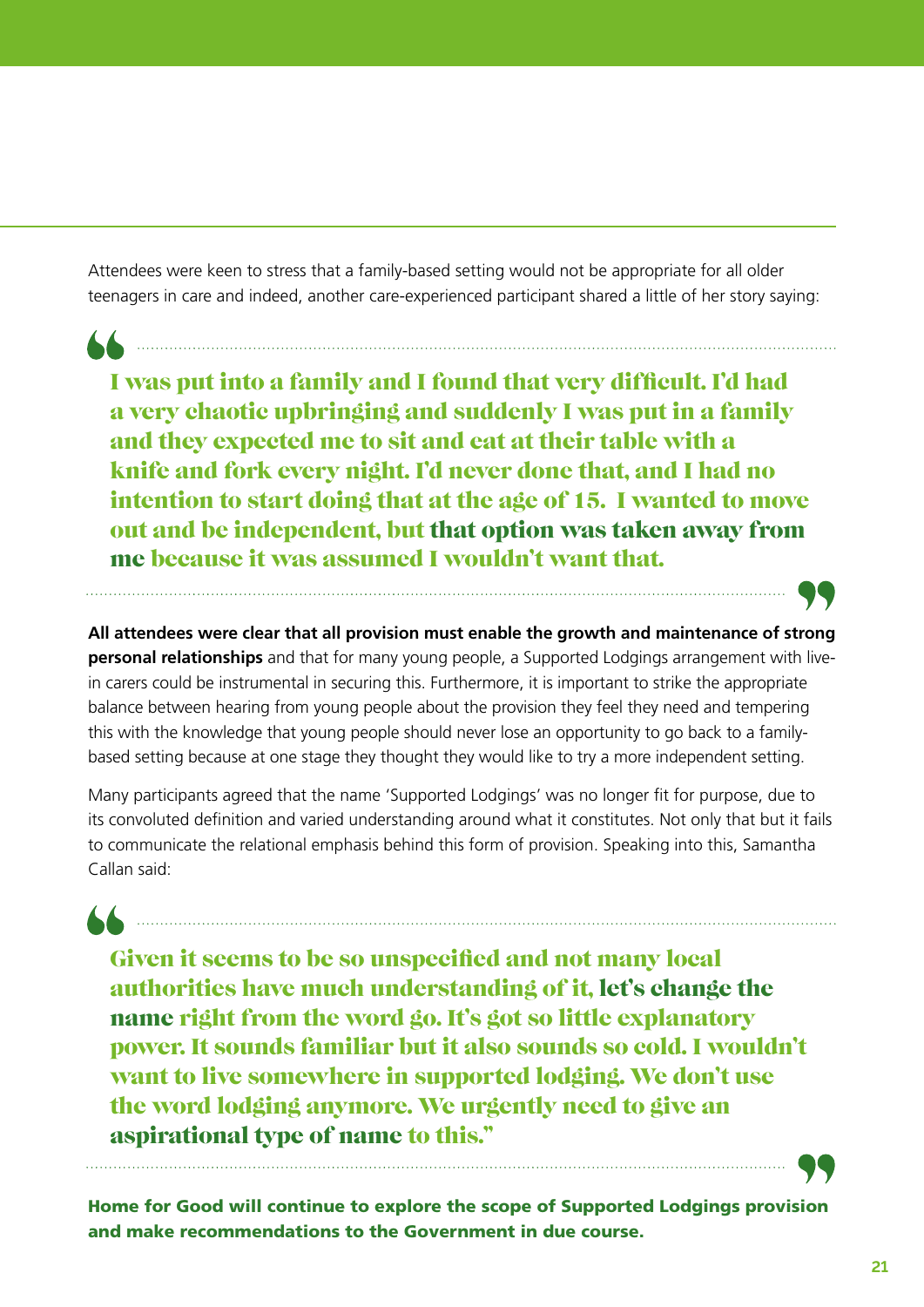# Next Steps

**While the new Government settles, Home for Good will continue to consult with the sector and explore the role of new aspirational standards and upscaled Supported Lodgings provision.** 

In doing so we anticipate the need to address some or all of the following:

- 1. Consider further how a set of aspirational standards will gain traction within the sector and where they might be best targeted i.e. at providers or local authorities. We will give thought to whether there is a role that central Government can play in making these standards weighty and impactful.
- 2. It was highlighted that the lack of definition around Supported Lodgings was fueling uncertainty among Local Authorities about whether they should be using it and if so, how and who for. Home for Good has submitted FOI's to all local authorities across England to identify the use of Supported Lodgings in order to gather best practice and consider developing a definition and parameters to help provide clarity.

It is our intention to provide the new Government with a set of recommendations by Summer 2020.

If you would like to discuss any of the issues contained within this report with the advocacy team at Home for Good, please email **advocacy@homeforgood.org.uk**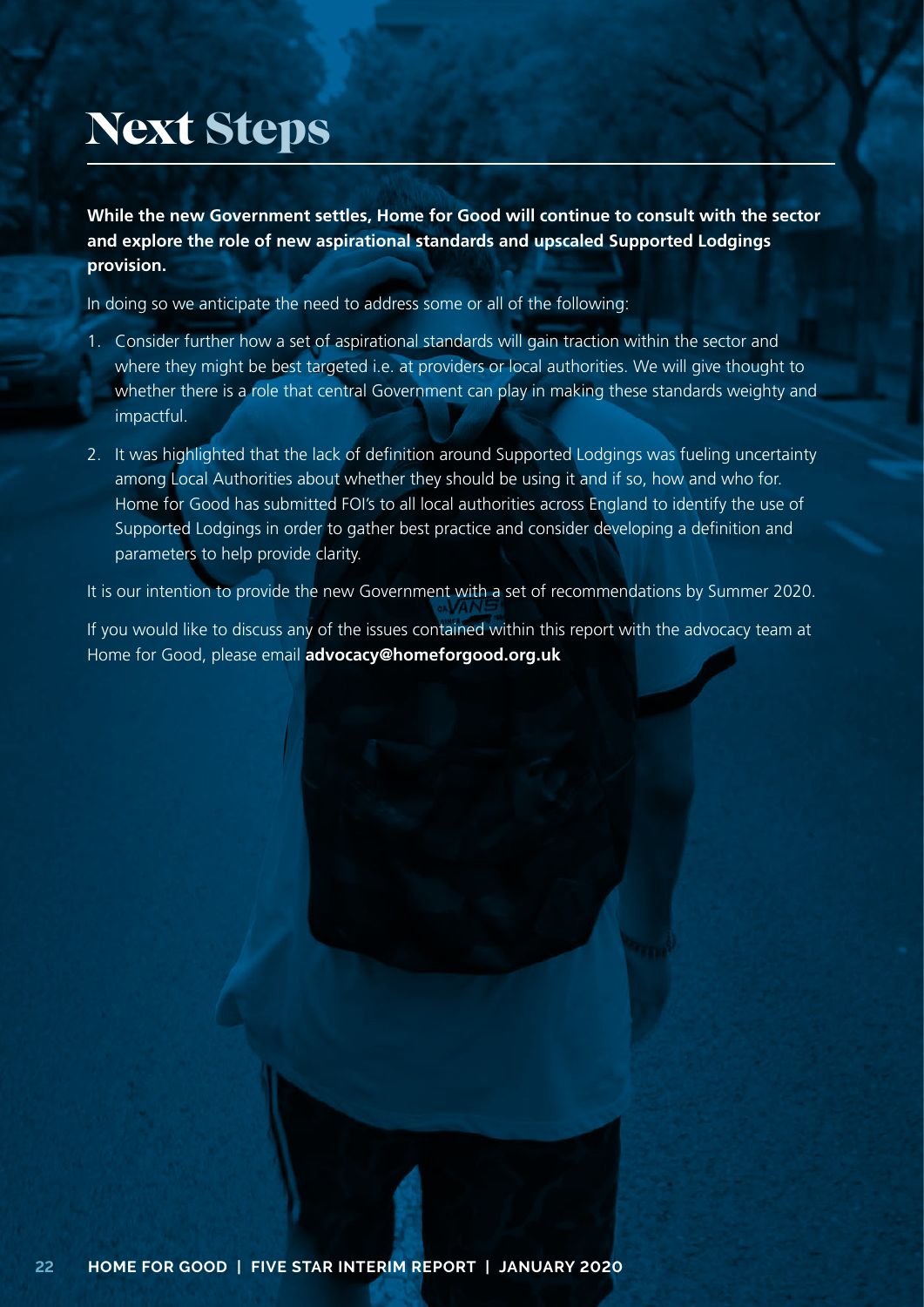# **Glossary**

'Other Arrangements' is the term used for accommodation and placements for looked after children and care leavers (aged 16 & 17) that are not registered under the Care Standards Act 2000 and are therefore not inspected by Ofsted. These arrangements can fall into some of the following categories:

**Unregulated –** Provision that is not regulated by Ofsted as it is deemed as offering 'support' to young people to live independently.19

**Unregistered** – Provision that provides 'care' (which is beyond 'support') to a young person under the age of 18 should be registered with Ofsted. It is illegal to be unregistered if you are offering 'care' to a young person.

**Independent** – In this form of provision, a young person is placed outside of a domestic setting (with a host family or with family or friends) and instead is placed in accommodation by themselves or with a shared occupancy. Within these settings, young people should be able to access 'floating support' where housing support workers make regular visits to support young people in developing skills for adulthood.

**Semi-independent** – For the purposes of this report, this term generally refers to the placement of children and young people in family domestic settings but where the adults do not hold the same parental responsibility as foster care. It is a closer form of support for young people who are journeying towards independence.

**Staying Put –** An arrangement whereby a young person remains with their foster carer beyond the age of 18. When this transition occurs, the young person is no longer looked after but becomes a care leaver with the foster carer no longer acting in this capacity towards the young person. This arrangement can remain until a young person's 21st birthday.

**Staying Close –** Similarly to Staying Put, Staying Close allows young people who have been living in a residential home to be placed in accommodation nearby to the home and receive ongoing support from the residential home beyond the age of 18. This arrangement is designed to enable the continuity of relationships that the young person has developed with staff in the residential home.

**Care Leaver Covenant –** Introduced by the Government in 2018, this scheme enables private, voluntary and public sector bodies to pledge support and opportunities for care leavers to help them transition towards independence.<sup>20</sup>

**<sup>19</sup>** https://www.stephensons.co.uk/site/blog/professional-discipline-blog/ofsted-release-unregistered-and-unregulated-differences-guidance

**<sup>20</sup>** https://www.gov.uk/government/collections/care-leaver-covenant--2